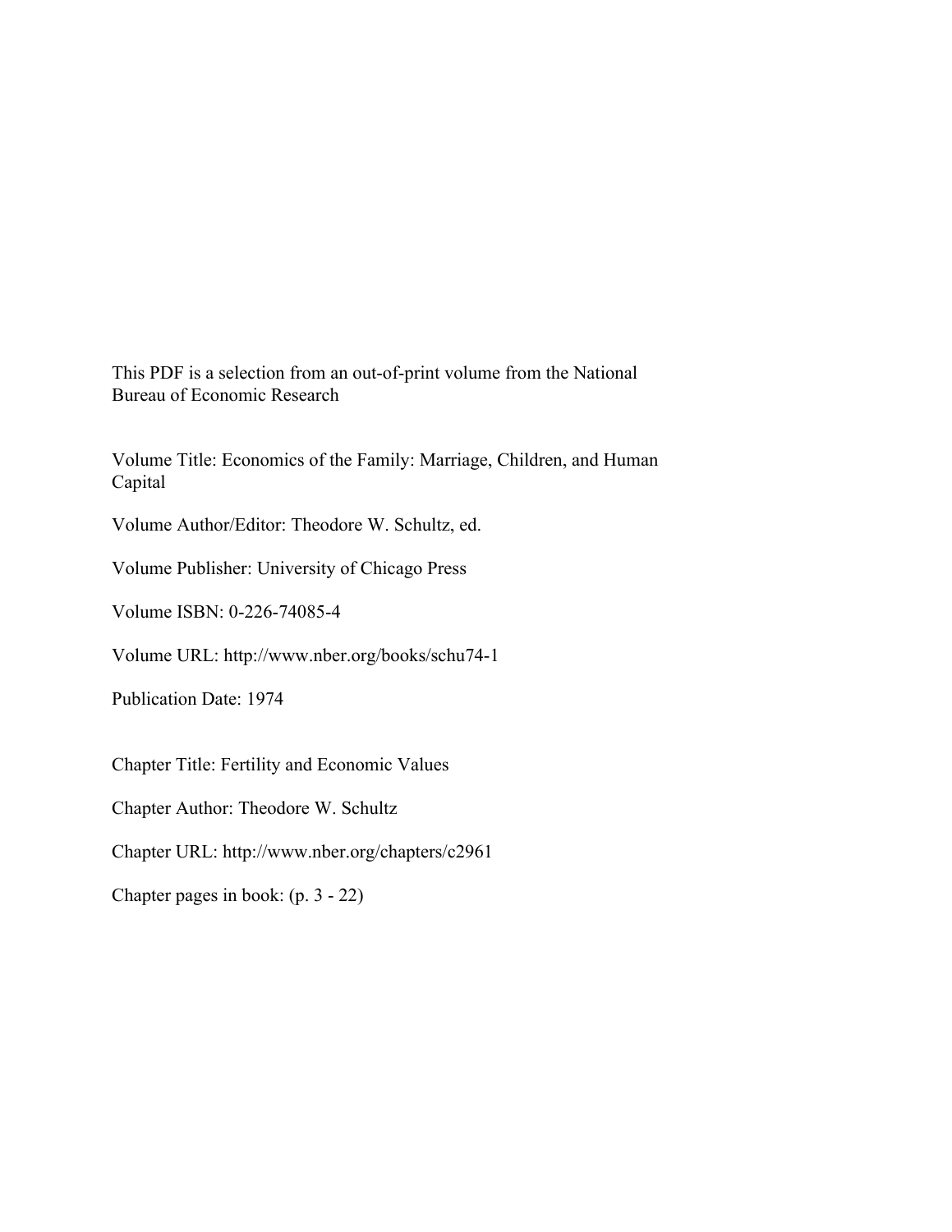# Fertility and Economic Values

# Theodore W. Schultz

University of Chicago

Women and men who are mated in marriage prefer to have their own children. Their preference is strong and clear in the family behavior of parents. They sacrifice much to have their own children. Most of the costs (sacrifices) in having children and in caring for them during their infant years is borne by mothers. In an economic context, the scarce resource that matters most at this early stage in the marriage cycle is the time that mothers devote to their children. It follows that, in analyzing the economics of fertility, the economic value of the time of women is a major factor affecting fertility. I shall first present a brief economic perspective of the value of children and I shall then consider broadly the effects of the high price of human time on the number and quality of children and indicate the population equilibrium implications.

## I. The Value of Children

In bringing economics to bear on procreation and children, a new dialogue between data and theory has begun. The studies in this book are a part of that dialogue. Whereas Malthus assumed that the price of children would remain constant, these studies argue that the cost of children increases with the rise in price of human time. We now see that fertility is affected by prices as well as by income and by the formation of human capital in children. We also see that the human capital embodied in adults, especially in women, affects fertility and the supply of labor. Recent developments in economic analysis provide some testable hypotheses. The empirical endeavors, as expected, disclose important new unsettled questions underscoring the fact that the work has just begun in understanding the mechanisms that account for changes over time.

I am indebted to Gary S. Becker, Yoram Ben-Porath, Dennis De Tray, Gregg Lewis, Marc Nerlove, Margaret Reid, T. Paul Schultz, and Robert Willis for their helpful suggestions to gain clarity and cogency.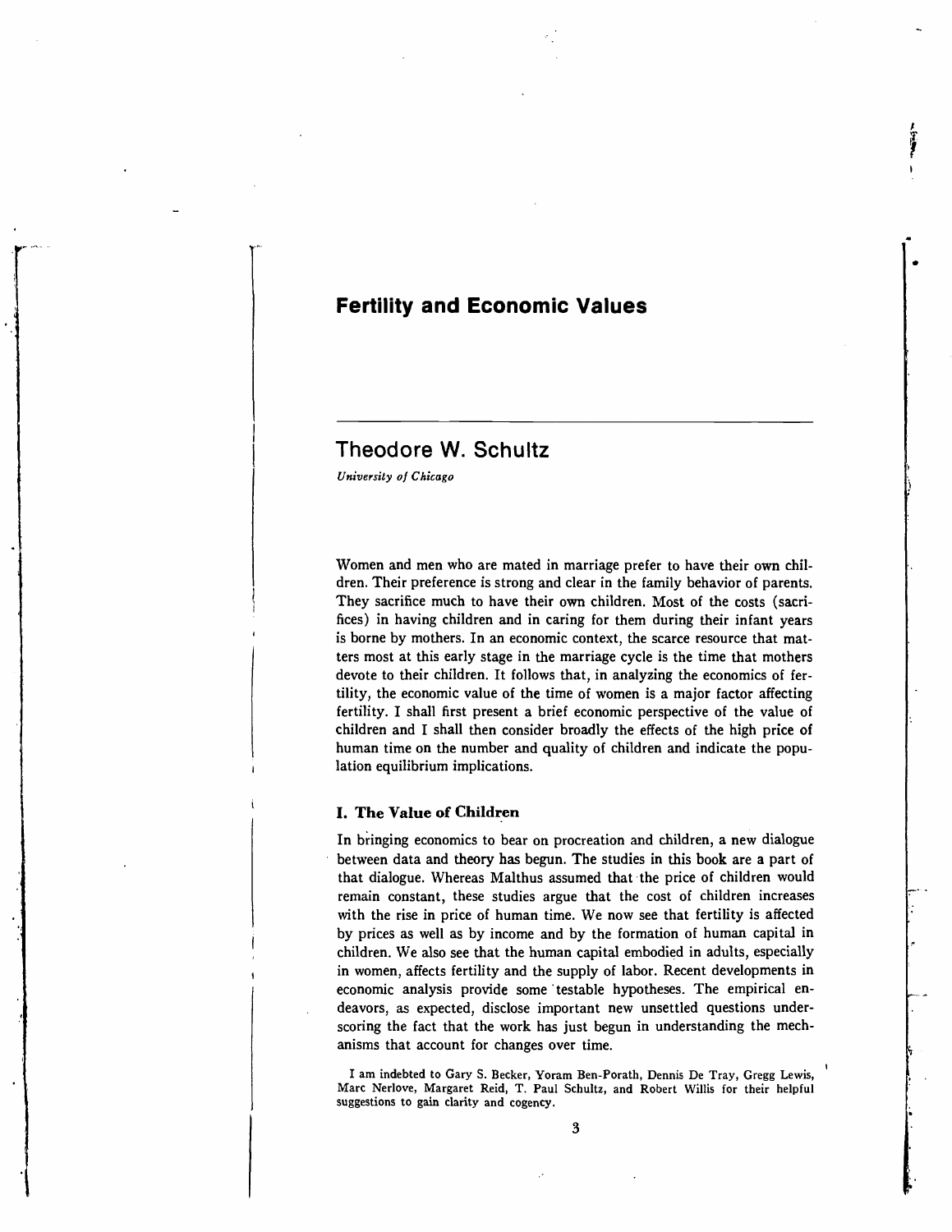In assessing the contributions of these studies, it would be premature to look for policy implications. The implications that matter at this stage of this work are primarily analytical. To see the setting of the problems that are on the agenda calls for an economic perspective which entails some elementary, albeit fundamental considerations. Although these considerations might be taken for granted, I shall elaborate on them to make sure that they are not overlooked. Fertility means children, and children are an important part of the standard of living of most families. Most married couples want their own children, and they proceed to bear and rear them. What is not clear is that parents derive satisfactions and productive services from their children and that the sacrifices made by parents in bearing children and in the investment they make in the care, health, and education of their children are in substantial part deliberate family decisions.

I. anticipate that many sensitive, thoughtful people will be offended by these studies of fertility because they may see them as debasing the family and motherhood. These highly personal activities and purposes of parents may seem to be far beyond the realm of the economic calculus. 1 repeatedly expressed the same concern about this sensitive issue when I began to apply the concept of human capital to education. It, too, could be viewed as debasing the cultural purposes of education. I pointed out with care and at length that investment in education is fully consistent in serving cultural purposes in. acquiring future cultural satisfactions along with the earnings associated with schooling and higher education. The same basic logic is applicable in this endeavor in explaining the sacrifices that parents make in acquiring the personal satisfactions and productive services that they derive from their children.

The analytical core of these studies rests on the economic postulate that the reproductive behavior of parents is in large part a response to the underlying preferences of parents for children. Given the state of the birth control technology and the various classes of uncertainty associated with contraception, infant mortality, the health and fecundity of the parents, and the income and wage rates parents expect to realize over their life cycles, these preferences are constrained by the parents' resources and the associated alternative economic opportunities in using their resources. In turn, these resources imply sacrifices, measured in terms of opportunity costs that parents must be prepared to make in acquiring the future satisfactions and productive service they expect to realize from children.

It could, of course, be argued that parents are nevertheless indifferent to these and all other economic considerations when it comes to having children, on the grounds that children are in considerable part the unintended outcome of sexual activity, that parents in general do not engage in any practical family planning, and that the lifetime resource constraints are not known to parents with enough certainty to influence their decisions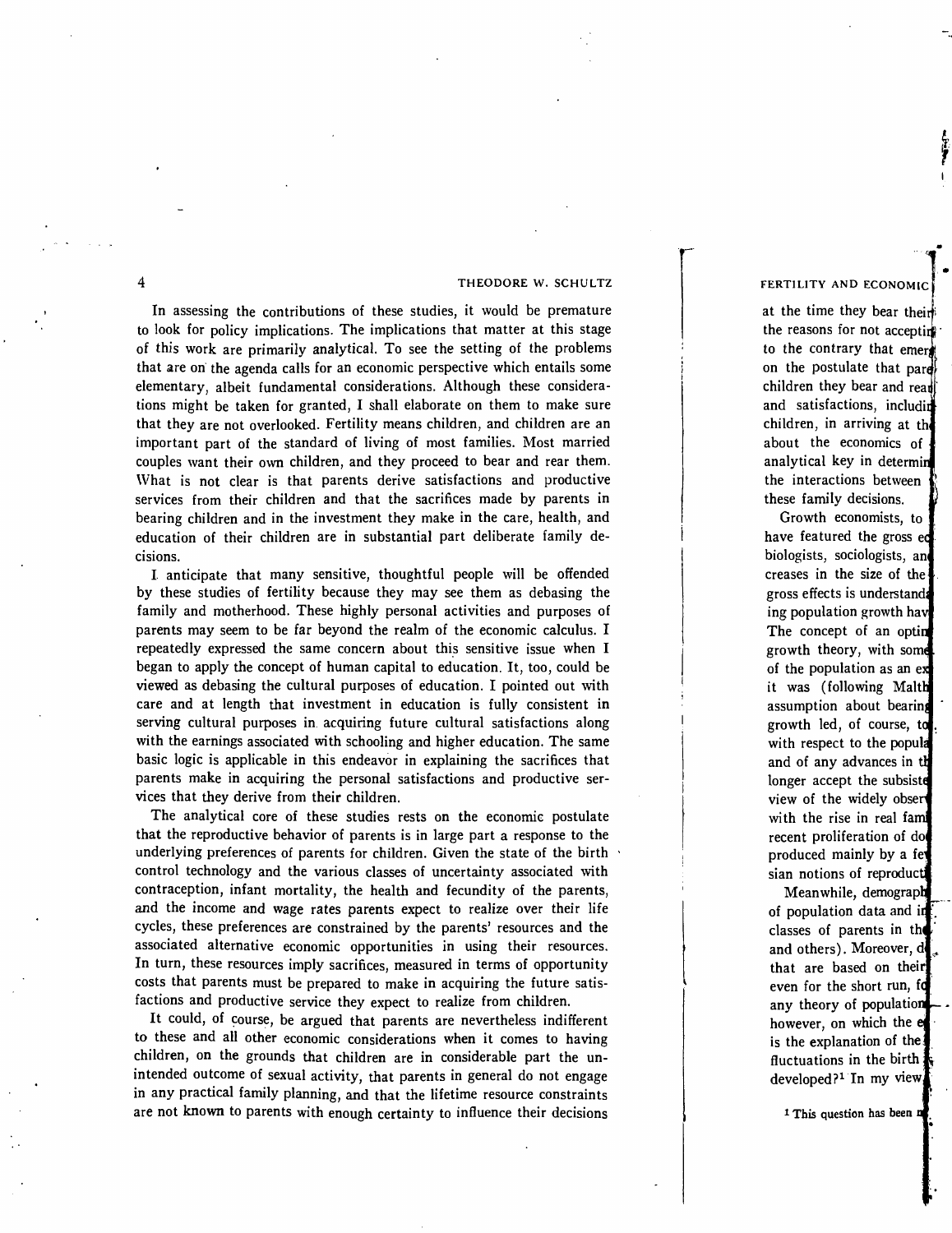## FERTILITY AND ECONOMIC VALUES 5

at the time they bear their children. I shall not, at this point, enter upon the reasons for not accepting this line of argument because of the evidence to the contrary that emerges from these studies. I shall instead proceed on the postulate that parents respond to economic considerations in the children they bear and rear and that parents equate the marginal sacrifices and satisfactions, including the productive services they expect from children, in arriving at the value of children to them. Thus, in thinking about the economics of fertility, social cost and benefits aside, the analytical key in determining the value of children to their parents is in the interactions between the supply and demand factors that influence these family decisions.

Growth economists, to the extent that they have dealt with fertility, have featured the gross economic effects of population growth, leaving to biologists, sociologists, and demographers the task of explaining the increases in the size of the human population. This concentration on such gross effects is understandable in view of the fact that the factors determining population growth have been a major unsettled part of economic theory. The concept of an optimum population has not been fruitful. Modern growth theory, with some notable exceptions, treats increases in the size of the population as an exogenous variable, although in classical economics it was (following Malthus) an endogenous variable. The Malthusian assumption about bearing and rearing children in response to economic growth led, of course, to the long-standing dismal economic perspective with respect to the population consequences of the accumulation of capital and of any advances in the techniques of production. While economists no longer accept the subsistence standard of living as invariant over time in view of the widely observed rise in standards of living that has occurred with the rise in real family income associated with economic growth, the recent proliferation of doomsday literature featuring the population bomb, produced mainly by a few biologists, rests basically on the early Malthusian notions of reproductive behavior.

Meanwhile, demographers have done much in clarifying the complexity of population data and in examining in depth particular differences among classes of parents in their fertility behavior (Ryder and Westoff 1971, and others). Moreover, demographers know that the population projections that are based on their well-standardized data are tenuous projections even for the short run, for they know that these projections do not rest on any theory of population growth. Demographers are asking key questions, however, on which the economist would be well advised to ponder: What is the explanation of the rapid adoption of the pill? What accounts for the fluctuations in the birth rates in countries in which the economy is highly developed?<sup>1</sup> In my view, the most important question they are asking is:

<sup>1</sup> This question has been mainly on Richard Easterlin's research agenda (1968, 1969).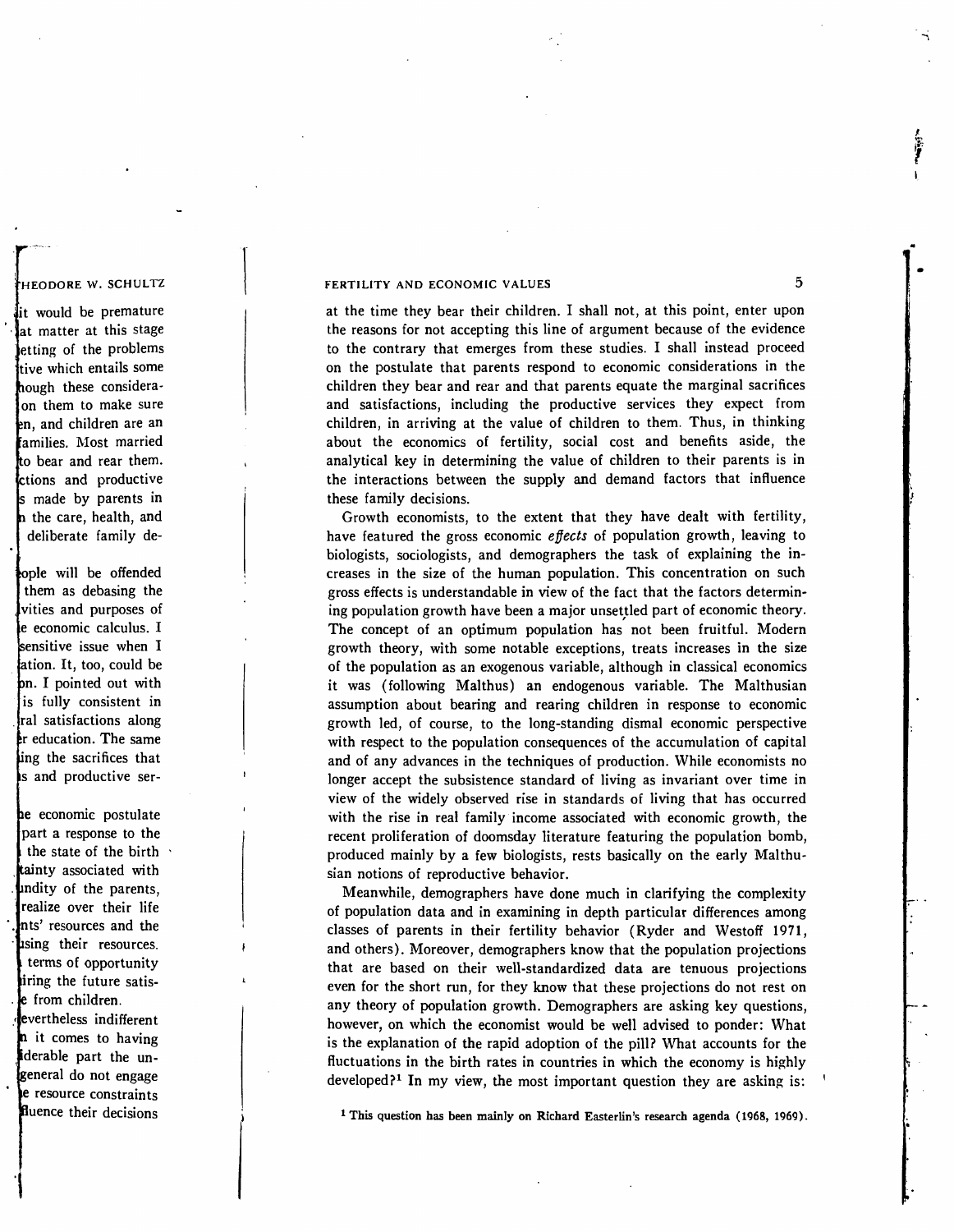What is the explanation of the *demographic transition*, that is, how do we explain the economic and social processes and family behavior that accounts for the marked decline from very high birth and death rates to modern very low birth and death rates? It is obvious that the theory which treats population growth as an exogenous variable is of no help in answering these questions.

I shall restrict the rest of my comments first to the recent advances in economic analyses that have made these new approaches possible. The economic picture that emerges will then be sketched briefly, and finally, I will consider some of the implications of these studies for future economic thinking and work.

### A. Advances in Economic Analysis

There are four developments in economic analysis that are relevant here: the investment in human capital; the theory to treat a heretofore neglected basic attribute in the allocation of human time; the household production function; and a view of the family that encompasses both consumer choice and household production decisions, including the bearing and rearing of children.

Investment in human capital, as we know, rests on the proposition that there are certain expenditures (sacrifices) that are made deliberately to create productive stocks, embodied in human beings, that provide services over future periods. These services consist of producer services revealed in future earnings and of consumer services that accrue to the individual as satisfactions over his lifetime.2

Children are here viewed as forms of human capital. From the point of view of the sacrifices that are made in bearing and rearing them, parents in rich countries acquire mainly future personal satisfactions from them,

2 Professor Harry Johnson has summarized the producer attributes of human capital succinctly as follows: "The contribution of human capital to the productive process is developed by a process of investment (which means simply the sacrifice of current resources for future returns) incurred in the formal education system and through on-the-job training, and that this investment yields its, returns over the lifetime of the individual concerned. . . The concept of human capital has tremendous integrative power, in that it provides a unifying principle for the consistent explanation of many phenomena of the labour market. Perhaps its most fundamental implication, from the point of view of social thought, is that the worker in an advanced industrial economy is typically a very considerable capitalist. . . . A second implication, which is extremely relevant to the broad question of social and economic inequality, is that the economic rewards for alternative occupations and careers need to be compared in terms of lifetime income profiles, and not in terms of the highest annual income earned in the course of the career. . . . A third implication, also relevant to the question of inequality, is that in their choices among alternative possible careers, new entrants to the labour force face the same problems of assembling information, assessing risks, evaluating returns, and obtaining the resources for investment, as do prospective investors in material capital equipment or in stocks and shares" (Johnson 1968, pp. 7—8).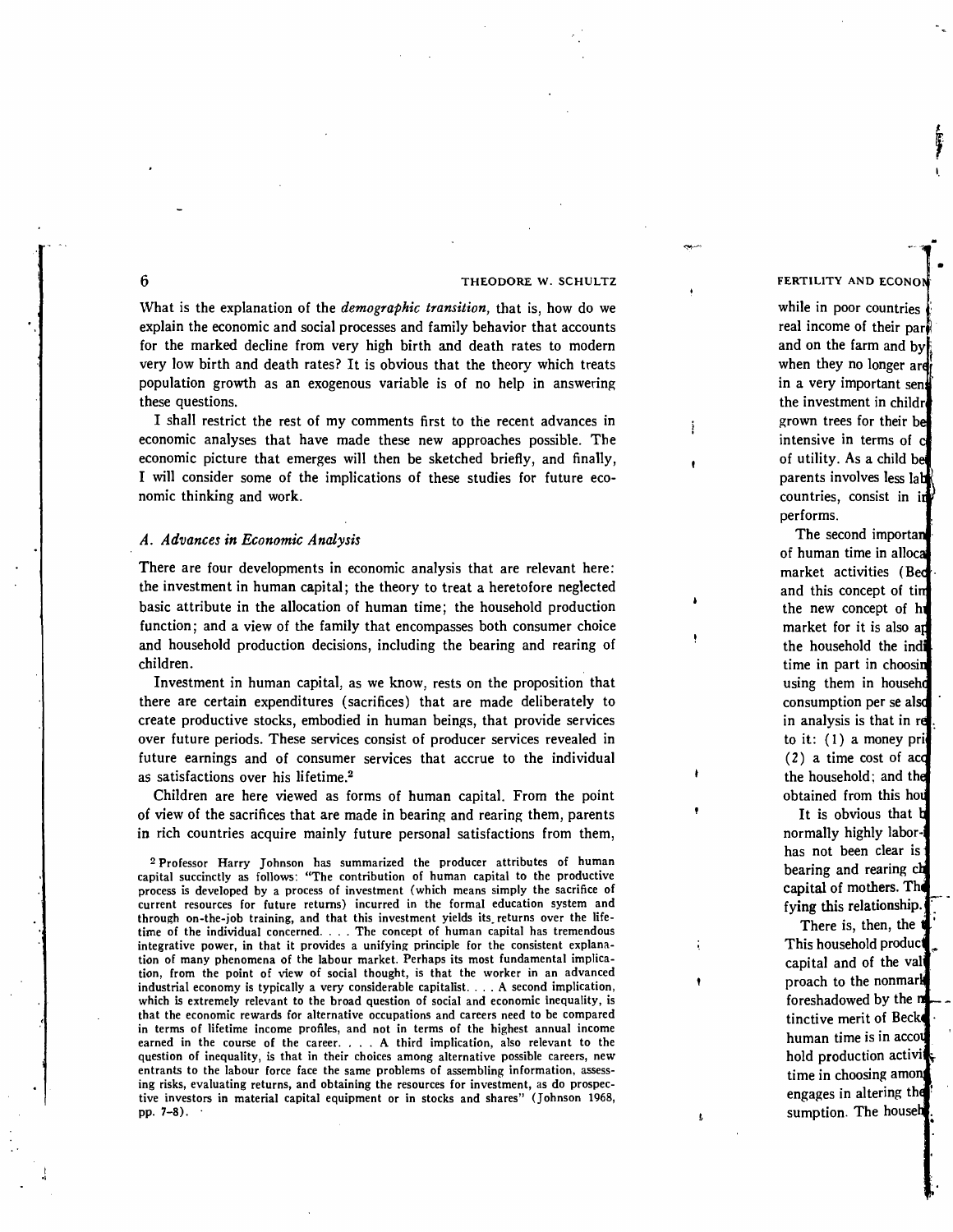while in poor countries children also contribute substantially to the future real income of their parents by the work that children do in the household and on the farm and by the food and shelter they provide for their parents when they no longer are able to provide these for themselves. Children are in a very important sense the *poor man's capital*. It is becoming clear that the investment in children is in many ways akin to the investment in homegrown trees for their beauty and fruit. A very young child is highly laborintensive in terms of cost, and the rewards are wholly psychic in terms of utility. As a child becomes a teen-ager, the additional cost borne by the parents involves less labor intensiveness and the rewards, especially in poor countries, consist in increasing part of useful work that the teen-ager performs.

The second important advance in economic analysis is in the treatment of human time in allocative decisions with respect to both market and nonmarket activities (Becker 1965). The linkage between human capital and this concept of time allocation is strong and clear. The usefulness of the new concept of human time is not restricted to work in the labor market for it is also applicable to work in the household. With respect to the household the individual, predominantly the housewife; allocates her time in part in choosing and shopping for consumer goods and in part in using them in household production leading to consumption. Then, too, consumption per se also requires time. The central principle of this advance in analysis is that in reality each consumer service has two prices attached to it: (1) a money price, as in traditional theory of consumer choice, and (2) a time cost of acquiring the consumer goods and processing them in the household; and the time cost that is involved in consuming the services obtained from this household activity.

It is obvious that bearing a child and caring for the infant child are normally highly labor-intensive activities on the part of the mother. What has not been clear is the difference in the value of time of mothers in bearing and rearing children asssociated with the difference in the human capital of mothers. The studies that follow contribute substantially in clarifying this relationship.

There is, then, the treatment of the economics of household production. This household production function is an outgrowth of the concepts of human capital and of the value of human time. It provides a comprehensive approach to the nonmarket activities of the household, an approach that was foreshadowed by the much earlier work of Margaret Reid (1934). The distinctive merit of Becker's 1965 formulation of a theory of the allocation of human time is in accounting for the use of the time of individuals in household production activities. Clearly, the housewife is not only allocating her time in choosing among consumer goods and in acquiring them, but she also engages in altering these goods as she processes and prepares them for consumption. The household production function is for this purpose a useful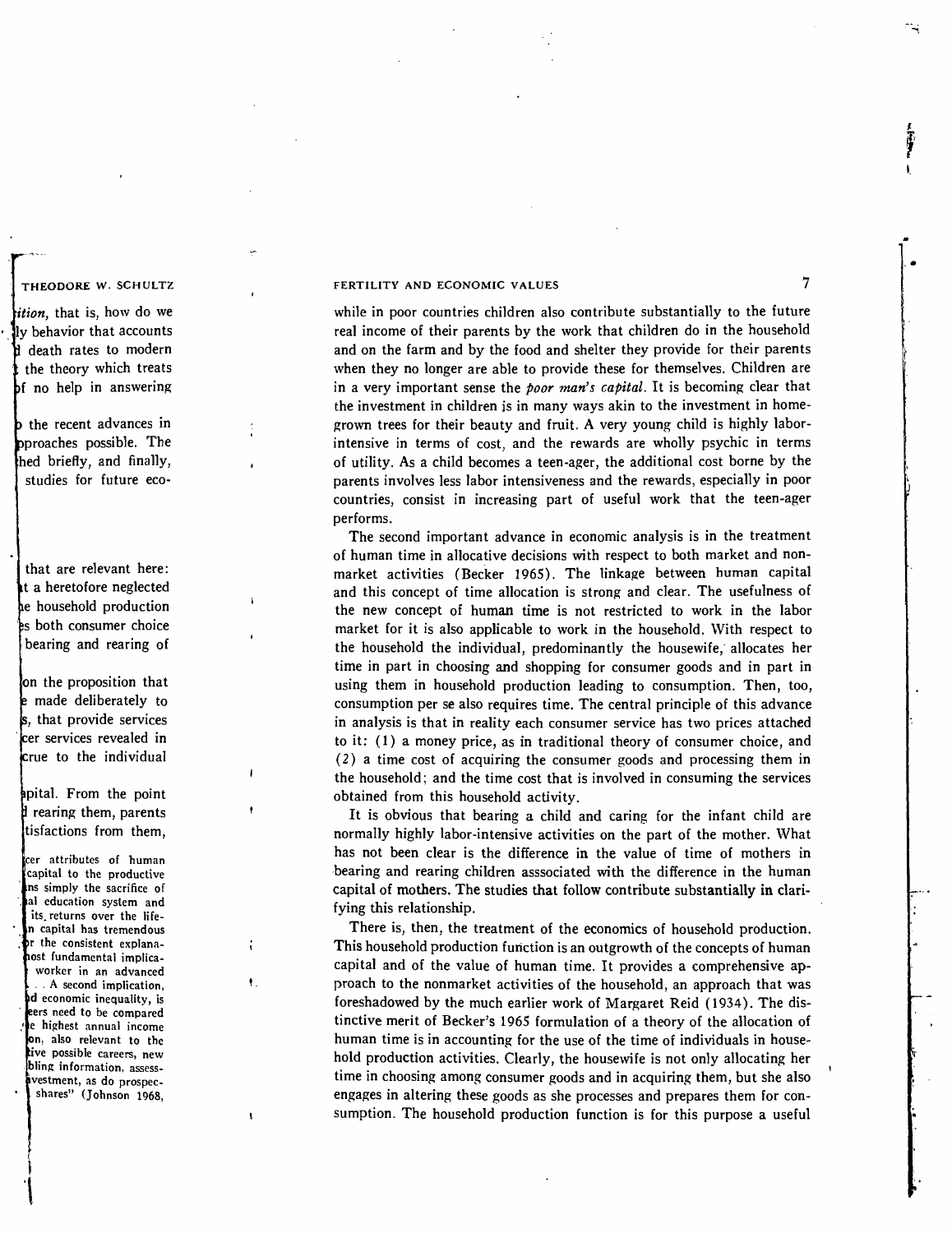analytical tool.3 A further development of the household production function is now called for. Empirical analysis indicates that the production of a child (children) differs importantly in terms of inputs of time and of the services of purchased goods depending upon the age of the child (children).

The fourth advance is envisioning the family as a decision-making unit not only in maximizing its utility in consumption but also in determining the allocation of human time and of goods in the production activities of the household. In terms of economic analysis, the family as a decisionmaking unit with respect to household production is here viewed as an application of theory of the firm in traditional economic theory. In this view of the family, the assumption is made that the welfare of each member of the family is normally integrated into a unified family welfare function,<sup>4</sup> that there are "overheads," and that shadow (nonmarket) prices play an important role in the family's producer and consumer activities, including the bearing and rearing of children.

#### B. The Emerging Economic Picture

Each of the studies in this book should be viewed as a progress report on research that has been underway for some time. As studies, none has been done in splendid isolation, for there has been much communication among these economists; and, as might be expected, they all use essentially the same economic language. It is also clear from the fairly extensive list of references that a number of other economists are likewise engaged in research in this area.

Admittedly, the theory is restricted by its static economic assumptions, from which it nevertheless derives a good deal of analytical power; it cannot yet, however, cope adequately with the lifetime behavior of parents with respect to the many diverse investments they make in the health, education, on-the-job training, travel, and marriage of their children and with respect to the transfer of property via inheritance. The core of the theory is designed primarily to analyze the effects of the differences in the price of the time of parents that enter directly and indirectly into the production of children. The static theory at hand still lumps together first all expenditures on children and then all satisfactions from children that occur over the life cycle. It does not disentangle the early and later parts of this cycle in determining the relative importance of the two parts. In my thinking, important parts of the changes in fertility over time, changes that are related to the rise in the expenditures on children, are consequences of long-term developments with respect to the economic value of education, job opportunities, the incentives to migrate toward better

The usefulness of this analytical tool is suggested by its applications in analyzing the derived demand for health, leisure, durable goods, transportation, and here in ascertaining the derived demand for children.<br><sup>4</sup> I shall return to this issue in Section C.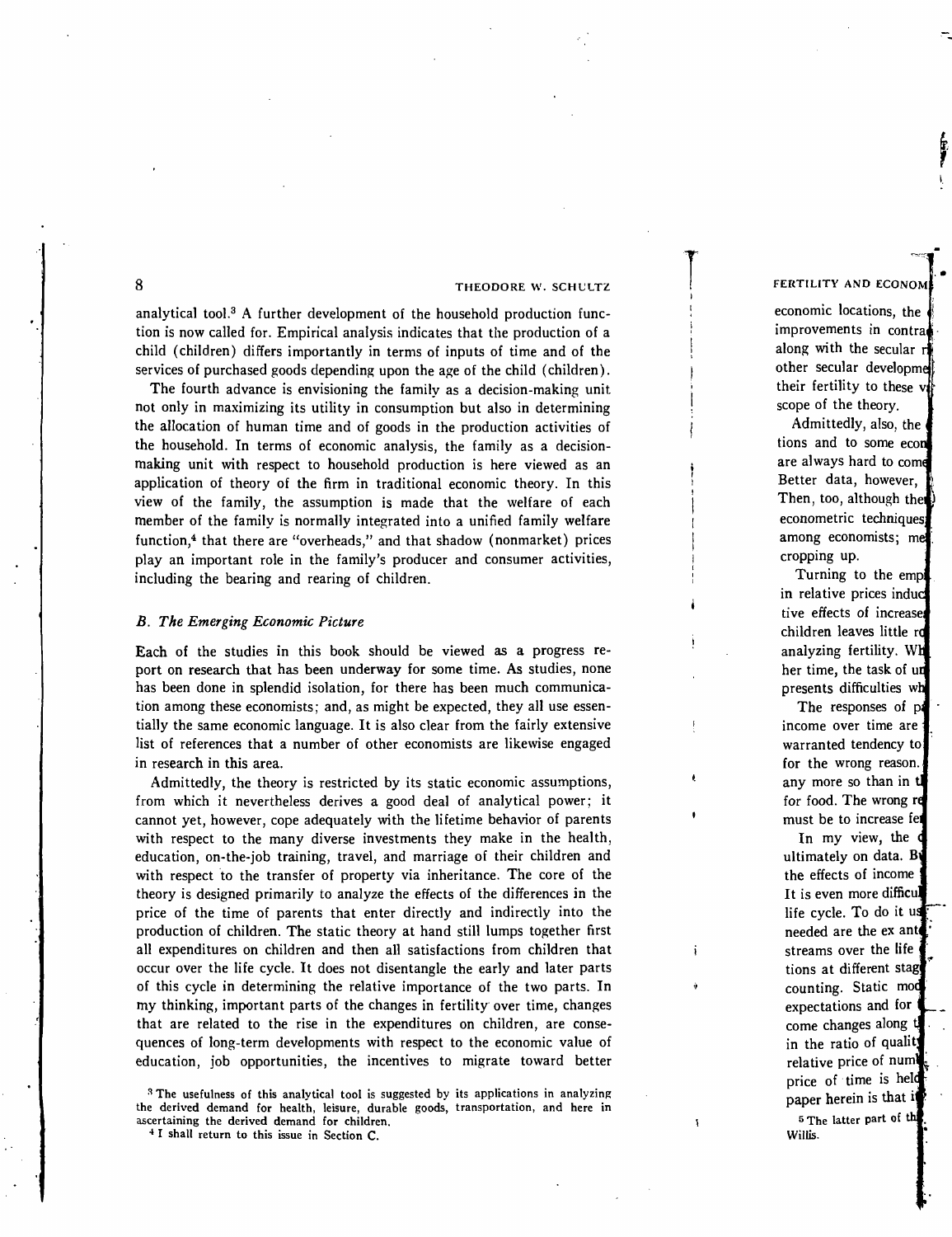# FERTILITY AND ECONOMIC VALUES 9

economic locations, the opportunities to reduce infant mortality, and the improvements in contraceptive techniques and the decline in their cost, along with the secular rise in family income. The treatment of these and other secular developments, including the rates at which families adjust their fertility to these various types of disequilibria, is as yet beyond the scope of the theory.

Admittedly, also, the empirical analysis is subject to serious data limitations and to some econometric complexities that remain unsolved. Data are always hard to come by when it comes to testing economic hypotheses. Better data, however, for these purposes can undoubtedly be "made." Then, too, although there have been major advances in the development of econometric techniques, some of them are not as yet common property among economists; meanwhile new unsolved econometric problems keep cropping up.

Turning to the empirical part, the responses of parents to differences in relative prices inducing substitution are evident. Specifically, the negative effects of increases in price of the mother's time on the number of children leaves little room for doubt that there is a role for economics in analyzing fertility. When education is used as a measure of the price of her time, the task of untangling the several different influences of education presents difficulties which I shall consider presently.

The responses of parents to differences in income and to changes in income over time are very difficult to get at. There is, however, an unwarranted tendency to treat the estimates at hand as weak and ambiguous for the wrong reason. These income effects are not for theory to decide any more so than in the case of the income elasticity of the demand, say, for food. The wrong reason is in the belief that the partial effect of income must be to increase fertility.

nsportant to the scotting and the scotting and the scotting and the scotting and the precise of an individual the scotting and for an individual the strate of an individual the strate of an individual the strate of an indi In my view, the determination of these income effects will depend ultimately on data. But it is exceedingly difficult to determine empirically the effects of income while holding the price of time and goods constant. It is even more difficult to measure correctly the true family wealth over its life cycle. To do it using ex post data is up against the fact that what is needed are the ex ante expectations of the time path of the family income streams over the life cycle with the appropriate weights of these expectations at different stages in the life cycle with due regard for risk and discounting. Static models are unable to account for revisions of these expectations and for the adjustments that parents make to unexpected income changes along the life-cycle path. Furthermore, the effect of changes in the ratio of quality per child to the number of children may cause the relative price of numbers of children to rise as income rises even when the price of time is held constant.5 My interpretation of the Becker-Lewis paper herein is that it supports this inference.

> <sup>5</sup> The latter part of this paragraph owes much to a clarifying comment from Robert Willis.

> > $\cdot$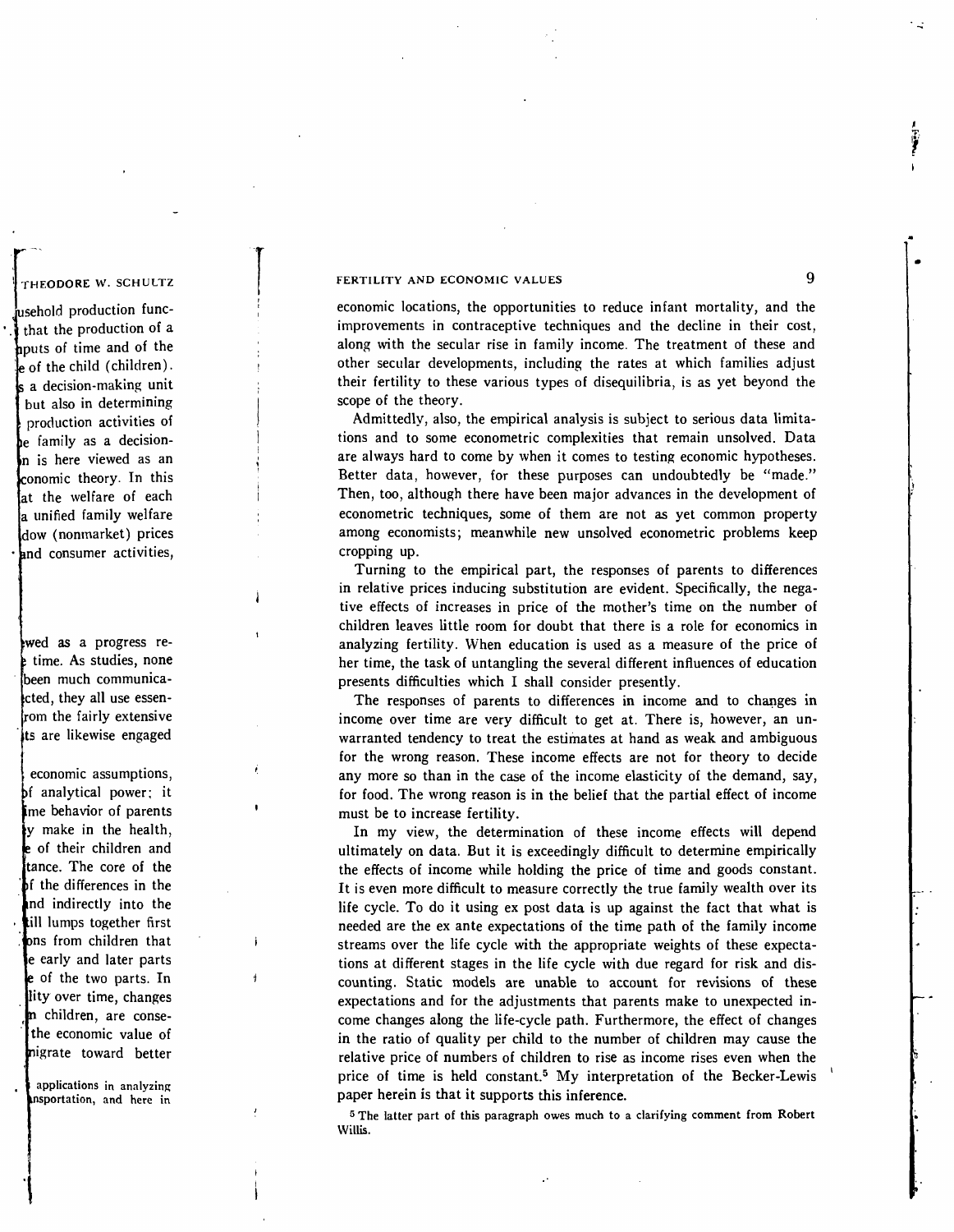More generally and fundamentally, with respect to the interaction between quality per child and number of children, is the overal' constraint of family resources in the sense that additional numbers of children necessarily implies fewer resources to draw upon to invest in quality per child.

The ongoing research here under consideration presents a major challenge in untangling and isolating the various functions that the education of parents performs in household-family behavior as it influences fertility. The education of parents, notably that of the mother, appears to be an omnibus. It affects the choice of mates in marriage. It may affect the parents' preferences for children. It assuredly affects the earnings of women who enter the labor force. It evidently affects the productivity of mothers in the work they perform in the household, including the rearing of their children. It probably affects the incidence of child mortality, and it undoubtedly affects the ability of parents to control the number of births. The task of specifying and identifying each of these attributes of the parents' education in the family context is beset with analytical' difficulties on a par with the difficulties that continue to plague the economic analysis of growth in coping with the advances in technology.

I am impressed by the evidence that the relationship between additional schooling of mothers and the number of children is strongly negative for the early years of schooling of mothers. But, why this relationship should not continue for additional education at the higher levels is a puzzle.° In view of the importance of this relationship in determining public policy in support of elementary schooling, a special effort is called for, both in making sure of the empirical inferences and in resolving the apparent puzzle.

Analytically, I deem it to be a real advance to treat children as a heterogeneous stock of human capital. Clearly, a child less than age 3 is a very different component of human capital, both in terms of costs which consist largely of the value of the mother's time and in terms of psychic satisfactions that parents derive from so young a child, compared with an older child who has become a teen-ager. As I noted at the outset, a very young child is highly labor-intensive measured in terms of the input of the mother's time. As the child becomes older, he becomes less and less laborintensive and' more costly in terms of other family resources that are re quired for the schooling and other activities that enhance his acquired abilities.

The problem of determining the allocation of family resources as between quality per child and numbers of children looms large. It deservedly is high on the agenda.

There is too little explicit analysis of the investments by parents in the abilities that children acquire from education, on-the-job experi-

6 Ben-Porath and Willis attempt in their papers herein to provide some possible explanations of this puzzle.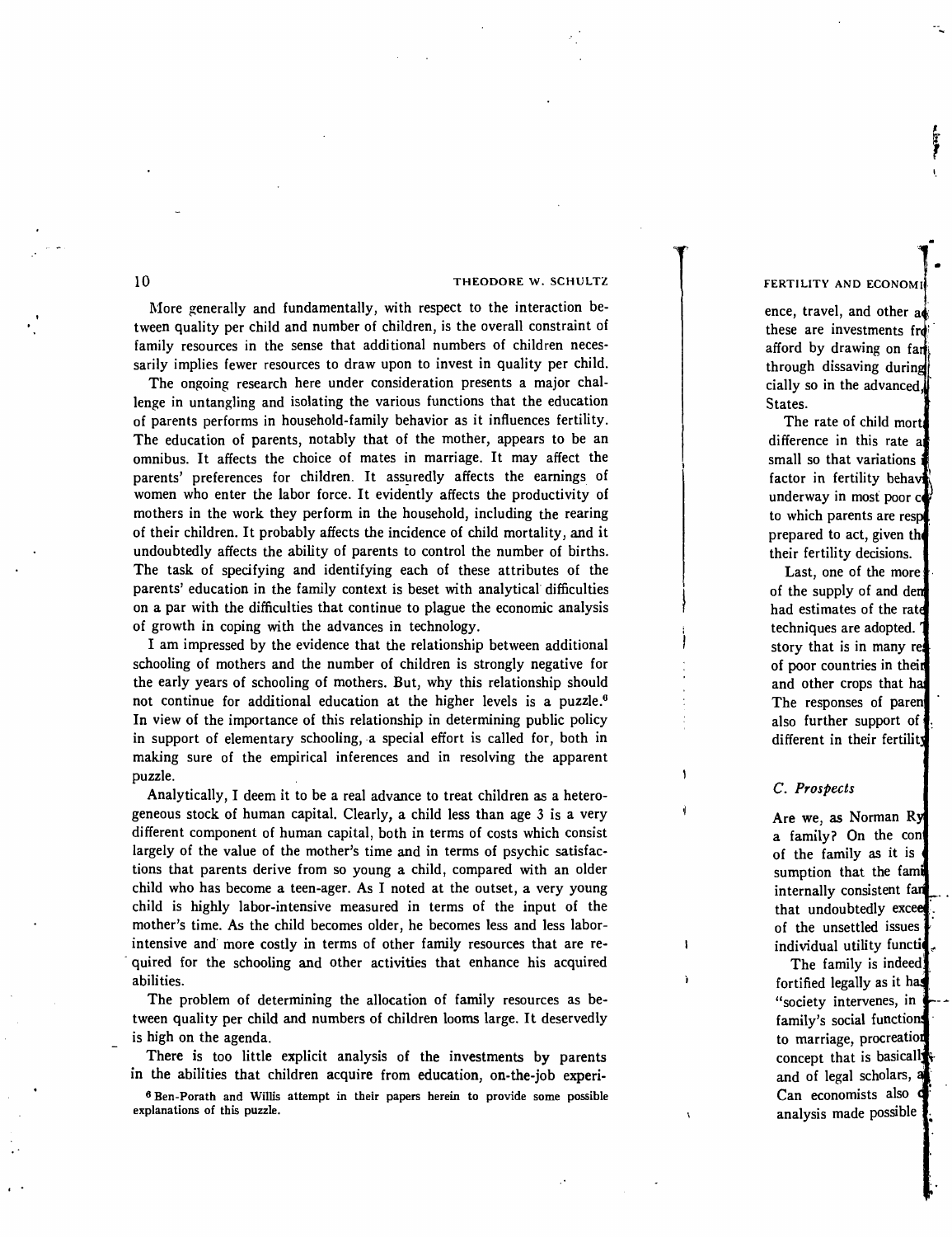ence, travel, and other activities that enhance the capacities of children; these are investments from which the family benefits and which it can afford by drawing on family resources, in addition to the mother's time, through dissaving during the early stage of the family life cycle, especially so in the advanced, modern economies such as Israel and the United States.

The rate of child mortality in the United States is not only low, but the difference in this rate among the white families has become sufficiently small so that variations in their child mortality are no longer a significant factor in fertility behavior. But the decline in child mortality currently underway in most poor countries is in all probability an important variable to which parents are responding with lags as they become informed and are prepared to act, given the state of the information that appears relevant to their fertility decisions.

Last, one of the more important new insights pertains to the economics of the supply of and demand for contraception techniques. Would that we had estimates of the rates at which the superior and cheaper contraceptive techniques are adopted. The indications are that this information will tell a story that is in many respects comparable to that of farmers in a number of poor countries in their adoption of new, superior varieties of wheat, rice, and other crops that has set into motion the so-called Green Revolution. The responses of parents in adopting these contraceptive techniques is also further support of the economic postulate that parents are not indifferent in their fertility behavior to changes in economic conditions.

## C. Prospects

Are we, as Norman Ryder suggests (in Part 2), destroying the idea of a family? On the contrary, we are enlarging and enriching the role of the family as it is envisioned in the new home economics. The assumption that the family integrates the welfare of its members into an internally consistent family-utility function attributes a role to the family that undoubtedly exceeds its capacity as a social institution. Thus, one of the unsettled issues for future work is an approach for treating the individual utility functions of the husband, wife, and older children.

The family is indeed one of the basic social institutions that has been fortified legally as it has evolved culturally. Ryder is correct in noting that "society intervenes, in obvious and in subtle ways." With regard to the family's social functions, there has been a persistent concern with respect to marriage, procreation, and children. The family is for these reasons a concept that is basically in the domain of anthropologists, of sociologists, and of legal scholars, and all of them contribute to demographic studies. Can economists also contribute, in view of the advances in economic analysis made possible by concepts of human capital, the value of human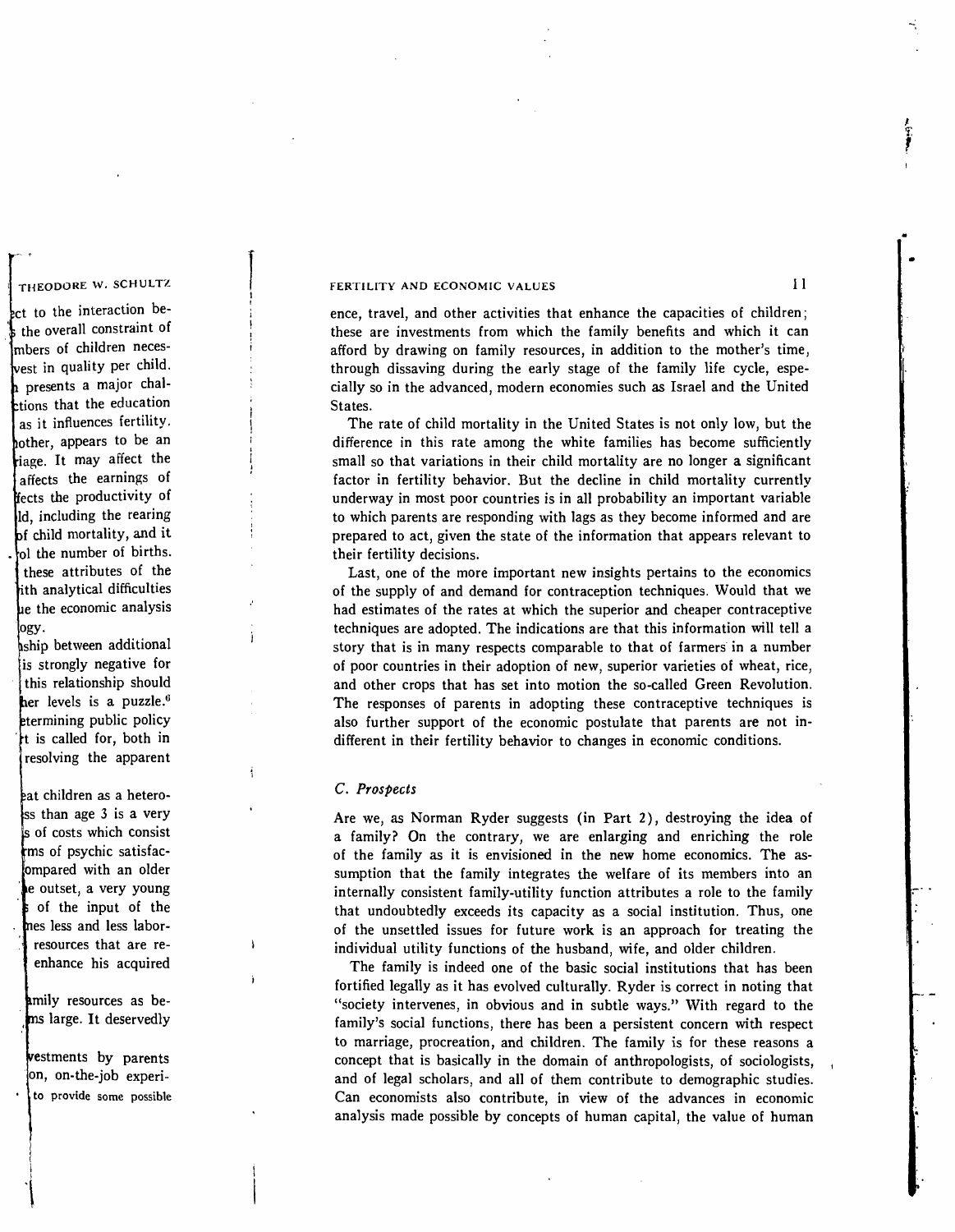time, the household production function, and the family as a decisionmaking unit in consumption and in household production? What are the prospects that these new approaches will contribute significantly in explaining marriage, fertility, and the investment in children?

The prospects would not be promising if it were true that virtually all that has been and could be learned using these economic approaches is already known by scholars in other disciplines. While it would be presumptuous to proclaim that an economic theory of population is in prospect, it is not to be ruled out at this stage. The more modest prospects, which are nevertheless important, are of two parts: (1) the substantive contributions already at hand, and (2) the potentially rewarding research opportunities that these approaches afford.

The substantive contributions that I have featured in the preceding -section along with others that are reported in the several papers that follow are new and important. We see that the household-family unit responds to changes in relative prices in the manner implied by the economic theory, that the most important price in the production of children during the early years of each child is the price of the mother's time, that there is substitution in the family context between the quality embodied in children and the quantity (number) of children, that the investment in the quality of children looms large as family income rises, that additional schooling at the lower level of education of mothers has a strong negative effect on family fertility, and that the response to superior and cheap contraceptive techniques is clearly subject to economic analysis.

Furthermore, these studies are a rich source of economic hypotheses that have as yet not been tested and of ideas and speculations worthy of much more economic thinking. Most of the research opportunities that I see are mentioned in the preceding section. I shall, therefore, restrict further comments to several specific ways of getting at some of the unexplored issues and at some of the long-term economic developments that may have substantial explanatory power in accounting for the observed changes in fertility over periods of two and more family cycles.

The static household-family models can be extended to take account explicitly of the array of consumer durables that enter into the household production function and of the ready-made consumer items that save on the time of housewives. The acquisition of consumer durables by borrowing funds during the childbearing and rearing stage of the family cycle can also be made an integral part of these models. I would expect that as the education of the parents increases, we will observe a significant positive effect in acquiring borrowed funds more cheaply and in the effectiveness with which parents manage their investment portfolio, including their investment in children. Hired household help is included in some of these studies but it probably requires substantially more attention in analyzing empirically the economic behavior of parents in allocating their own time to children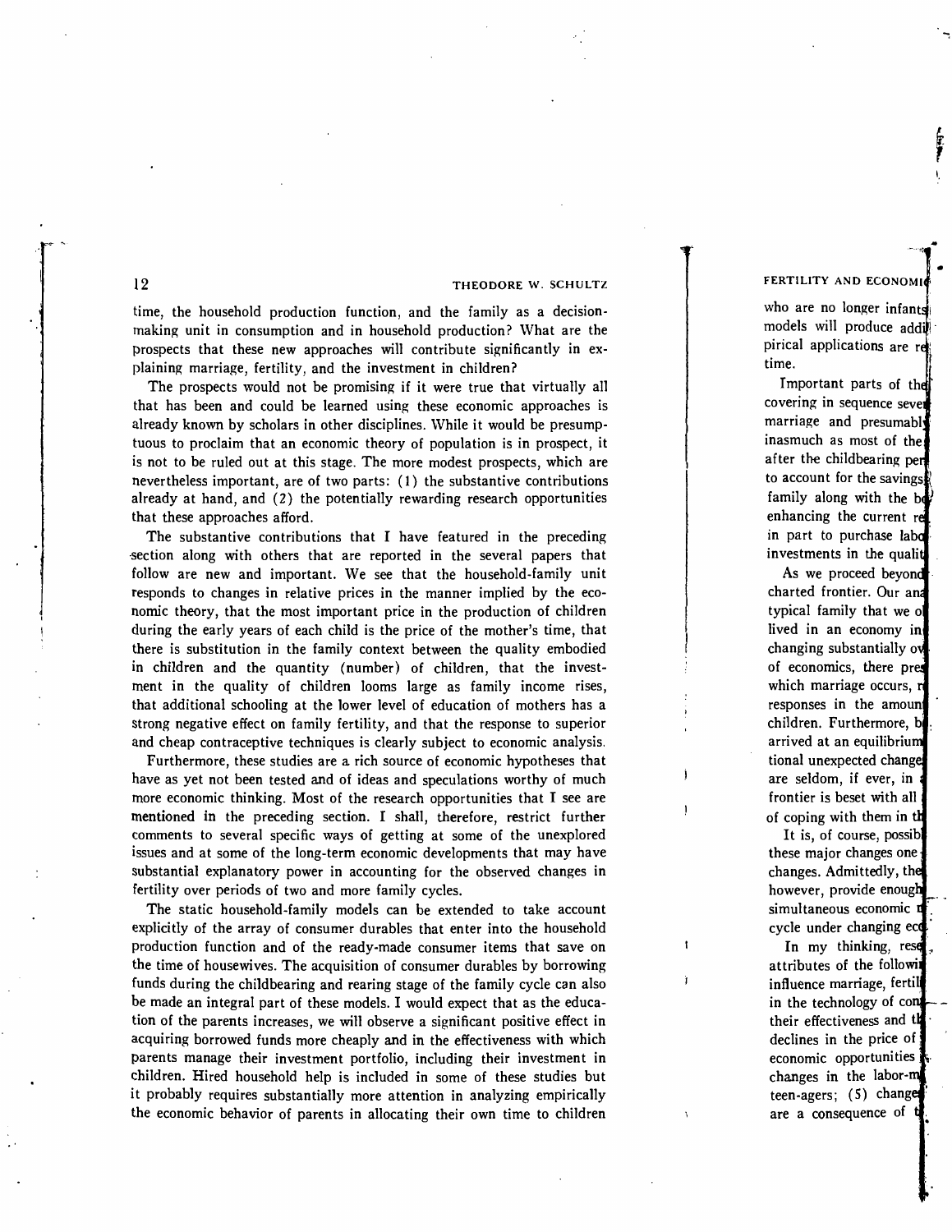who are no longer infants. I am convinced that these extensions of these models will produce additional worthwhile insights even where the empirical applications are restricted to cross-sectional data and one date in time.

Important parts of these models patently call for cross-sectional data covering in sequence several dates encompassing the family life cycle from marriage and presumably until the children are really on their own, inasmuch as most of the investment in children made by parents occurs after the childbearing period is over. In this endeavor, it will be necessary to account for the savings and the accumulation of assets by the householdfamily along with the borrowed funds that the family acquires, thereby enhancing the current resources it has available, resources that are used in part to purchase labor-saving consumer items and in part to finance investments in the quality of the children.

As we proceed beyond the stationary economic state, we enter an uncharted frontier. Our analytical maps do not tell us how to proceed. The typical family that we observe, especially in rich countries, lives and has lived in an economy in which economic conditions are and have been changing substantially over time. As these changes occur, thinking in terms of economics, there presumably are responses—responses in the age at which marriage occurs, responses in spacing and numbers of children, and responses in the amount of family resources devoted to investment in children. Furthermore, before these families have fully adjusted and have arrived at an equilibrium with respect to any given economic change, additional unexpected changes will have occurred. Thus, the families we observe are seldom, if ever, in a state of economic equilibrium. This uncharted frontier is beset with all manner of disequilibria. Economic theory, capable of coping with them in the family context, is very much wanted.

It is, of course, possible to improvise by endeavoring to analyze each of these major changes one at a time and, in doing so, abstract from the other changes. Admittedly, there are severe limitations to this procedure; it may, however, provide enough additional information to apply a comprehensive simultaneous economic model encompassing family decisions over the life cycle under changing economic conditions.

In my thinking, research priority should be given to the economic attributes of the following changes to determine the extent to which they influence marriage, fertility, and investment in children: (1) improvements in the technology of contraceptive goods and services reckoned in terms of their effectiveness and their cost to the family; (2) improvements and the declines in the price of labor-saving consumer items; (3) changes in the economic opportunities of investing in the education of children; (4) changes in the labor-market opportunities  $(a)$  for women and  $(b)$  for teen-agers; (5) changes in the reduction in labor-market earnings that are a consequence of the curtailment of on-the-job training during the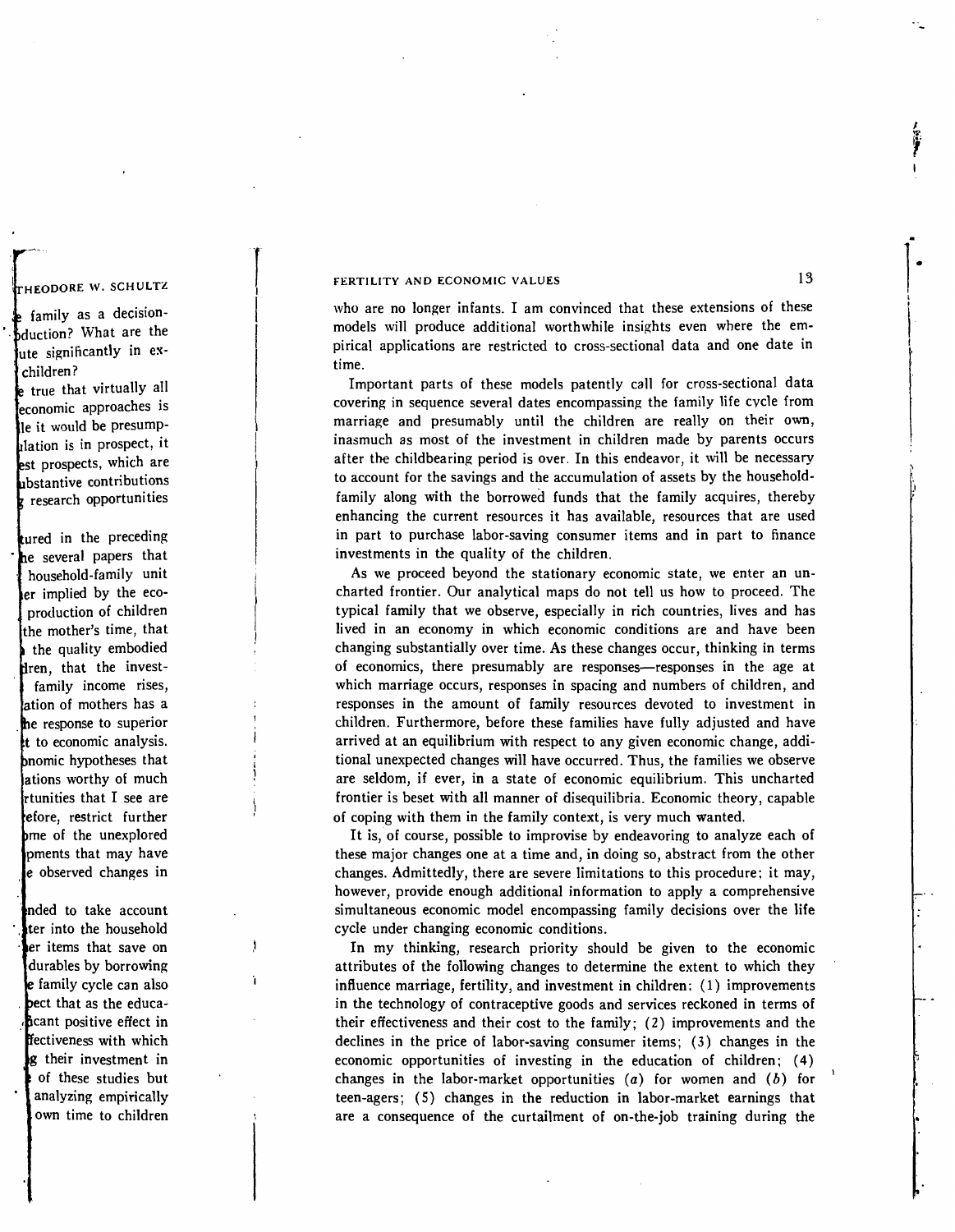period when women leave the labor force to bear and to take care of a child (children); (6) the decline in the cost of reducing infant mortality, a change that currently characterizes mainly the developments underway in poor countries; and (7) the changes in the location of job opportunities associated with economic growth that require geographical migration of youth and of established families (T. W. Schultz 1972a).

As a framework to guide one's thinking in accounting for these various economic changes over time and the economic interactions among them, a model of the type developed by Marc Nerlove and T. Paul Schultz (1970) is an appropriate instrument in charting this frontier. In my view, the empirical usefulness of this model, however, is dependent upon our acquiring a substantial amount of new information with respect to each of the major changes that I have listed.

# II. The High Value of Human Time: Population Equilibrium

A child, as the studies in this book show, is doubly time intensive. Having and rearing a child entails much time on the part of the mother. Enjoying the pleasures derived from a child also requires much time. Thus, in the impersonal language of economics, a child is a labor-intensive entity in terms of costs (sacrifices) and also in terms of consumption time. Moreover, although modernization has contributed much to increasing the value of human time, and in spite of all the advances in knowledge and all of the new techniques used in household production, children continue to be highly labor intensive for parents and, especially so for women, whether they live in poor or rich countries. Herein lies the lesson of this part of my paper.

My aim is to develop the basic underlying propositions on which Nerlove's paper at the end of this volume rests. Since his approach to the high price of human time parallels my recent work, as he notes, my analysis complements his. I shall first consider two widely different population equilibrium concepts; in support of the second concept I shall extend the explanation of the secular increases in the value of human time. I shall then take a critical look at the usefulness of the household model in analyzing the fertility in countries characterized by high birth and death rates and by substantial increases in national income in a context where the level of the economic value of human time is very low and not increasing much.

A.

The idea of a population equilibrium is here viewed strictly as an analytical concept to guide economic thinking in deriving testable propositions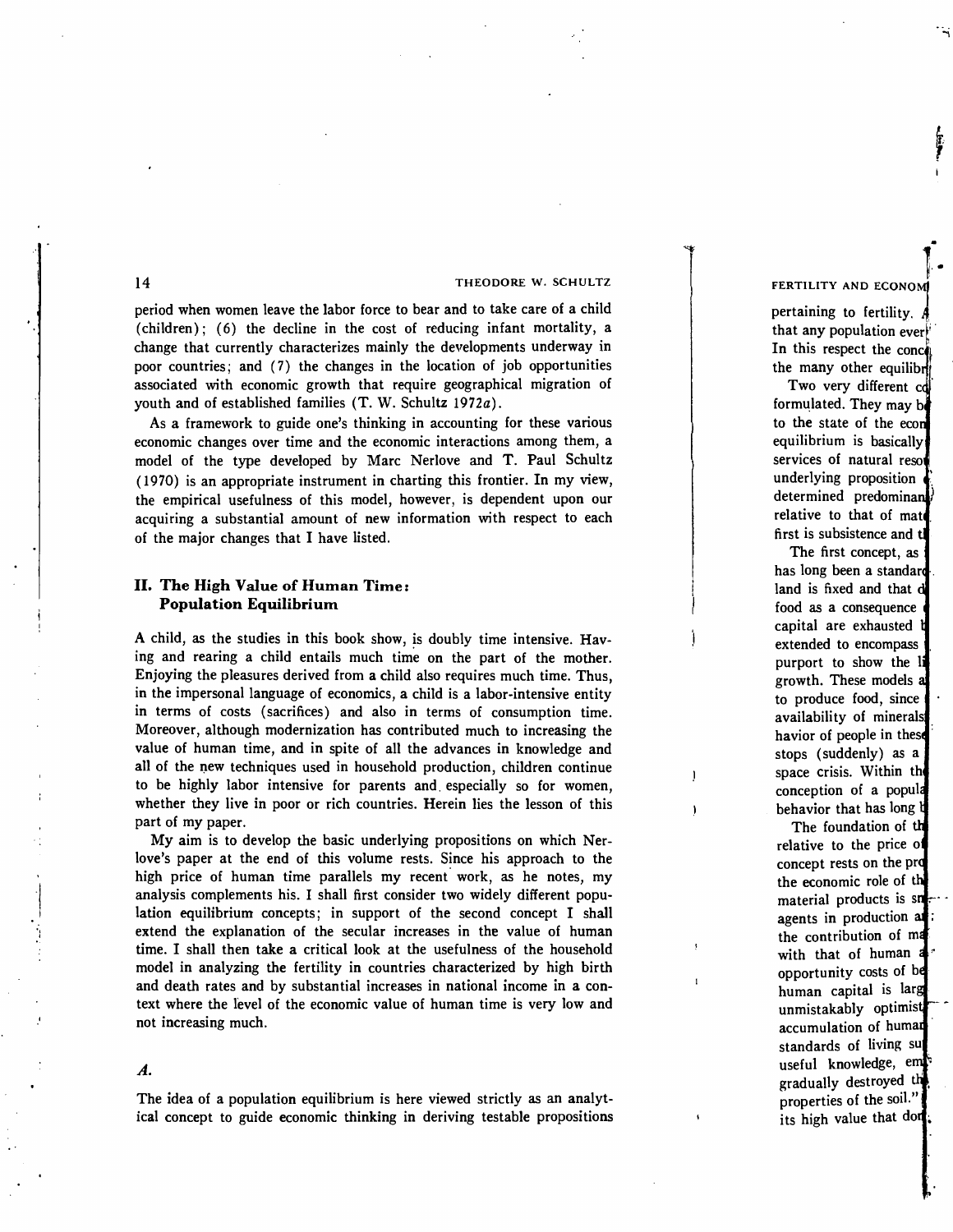#### FERTILITY AND ECONOMIC VALUES 15

pertaining to fertility. As an analytical device there is no presumption that any population ever has arrived or will arrive at a precise equilibrium. In this respect the concept of a population equilibrium is on a par with the many other equilibrium concepts that abound in economic analysis.

Two very different concepts of a population equilibrium can now be formulated. They may be viewed as types at the two extremes with respect to the state of the economy. The First rests on the proposition that the equilibrium is basically a consequence of increases in the price of the services of natural resources relative to capital and labor (wages). The underlying proposition of the second concept is that the equilibrium is determined predominantly by increases in the price of human time relative to that of materials. The per capita income implication of the first is subsistence and that of the second a high standard of living.

The first concept, as it was envisaged by the early English economists, has long been a standard part of economics. It assumes that the supply of land is fixed and that diminishing returns gradually increase the price of food as a consequence of population growth. Gains in productivity from capital are exhausted by this process. This concept can, of course, be extended to encompass the results of the recent macrosystem models that purport to show the limits of the earth in accommodating population growth. These models are not restricted solely by the availability of land to produce food, since they also include the physical limits set by the availability of minerals, energy, and space for people. The fertility behavior of people in these models is crudely Malthusian; population growth stops (suddenly) as a consequence of the inevitable food, energy, and space crisis. Within the Ricardian framework, this concept is a logical conception of a population equilibrium. It is a dismal view of human behavior that has long been an important idea in social thought.

The foundation of the second concept is the high price of human time relative to the price of the services of material factors and goods. The concept rests on the proposition that the state of the economy is such that the economic role of the services of natural resources and of intermediate material products is small relative to the role of the services of human agents in production and in consumption, in the sense that the value of the contribution of materials to human satisfactions is small compared with that of human agents. In the context of such an economy, the opportunity costs of bearing children is high and the investment in their human capital is large. The welfare implications of this concept are unmistakably optimistic because the gains in productivity from the accumulation of human and nonhuman capital are transformed into high standards of living supported by high per capita income. Advances in useful knowledge, embodied in human and nonhuman capital, have gradually destroyed the assumption of the fixed supply of the "original properties of the soil." In the process, it is the scarcity of human time and its high value that dominate, and it is the "fixed supply of human time"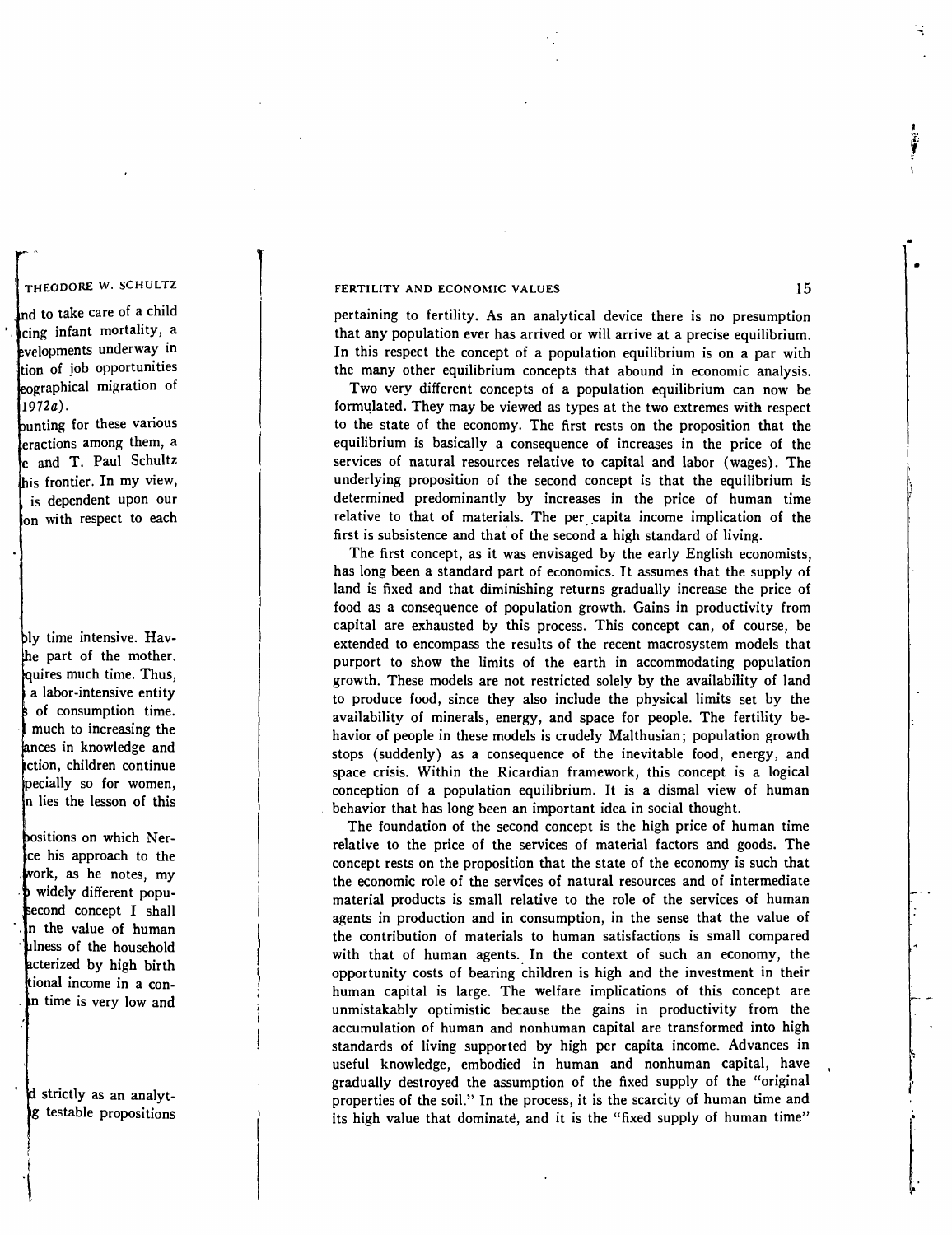$\ddot{\phantom{0}}$ 

consisting of 24 hours per day and of a man's lifetime that becomes the critical factor in analyzing the economic behavior of people, including their fertility.

Empirically, there is an abundance of evidence which shows that the price of human time accounts for most of the costs in a modern economy. The upward tendency of real wages and salaries, including fringe benefits, of earnings foregone by mature students, and of the value of the time of housewives relative to the price of materials is well documented.7 Economic theory implies, and we observe, that material goods are substituted for human time by firms and by households. Received theory, however, is silent on the effects of the high and rising price of human time on pure consumption, although consumption obviously entails time. In my thinking, the ultimate economic limit of affluence (economic growth) is not in the scarcity of material goods but in the scarcity of human time for consumption.8

Theoretically, the critical postulate assumes that there is a dynamic process that determines the increases in the price of human time relative to the price of the services of the nonhuman factors and that this process tends toward an equilibrium. The dynamic part is the economic key to the following four issues: (1) the relative increase in investment in human capital augmenting the quality of human beings, (2) the relatively high price of all labor time—intensive goods and other sources of labor—intensive satisfactions, including children, thus leading to the substitution of quality for numbers of children, (3) the relatively cheap material goods that are not labor-intensive, and (4) the scarcity of the time for consumption, setting the ultimate limit to the satisfactions that can be derived from materials provided by economic growth.

Although it is obvious that the economic value of human time is high in the affluent countries that have a modern economy, it is not obvious why these economies have developed the demand for and supply of human abilities that have such a high value in terms of earnings and satisfactions that people derive from them. I shall elaborate on these developments (see T. W. Schultz 1972b, 1973) and examine some of their basic aspects.

My approach to the persistent secular increase in the economic value of human time consists of a highly simplified framework to get at the supply and demand developments that appear to be determining the rise

<sup>7&#</sup>x27;Evidence, for example, on long-term changes in wages and salaries relative to rent paid for the services of farmland in the United States shows that the total real compensation per hour at work of all manufacturing-production workers increased between 1929 and 1970 more than twice as much as did the rent on farm real estate per acre, similarly adjusted, under the assumption that rents tended to parallel the changes in the price of farm real estate per acre (T. W. Schultz 1972b).

<sup>&</sup>lt;sup>8</sup>The approach outlined in this paragraph and a considerable part of the argument that follows appear in my Woody Thompson lecture to the Midwest Economies Association, "Explanation and Interpretations of the Increasing Value of Human Time" (T. W. Schultz 1973).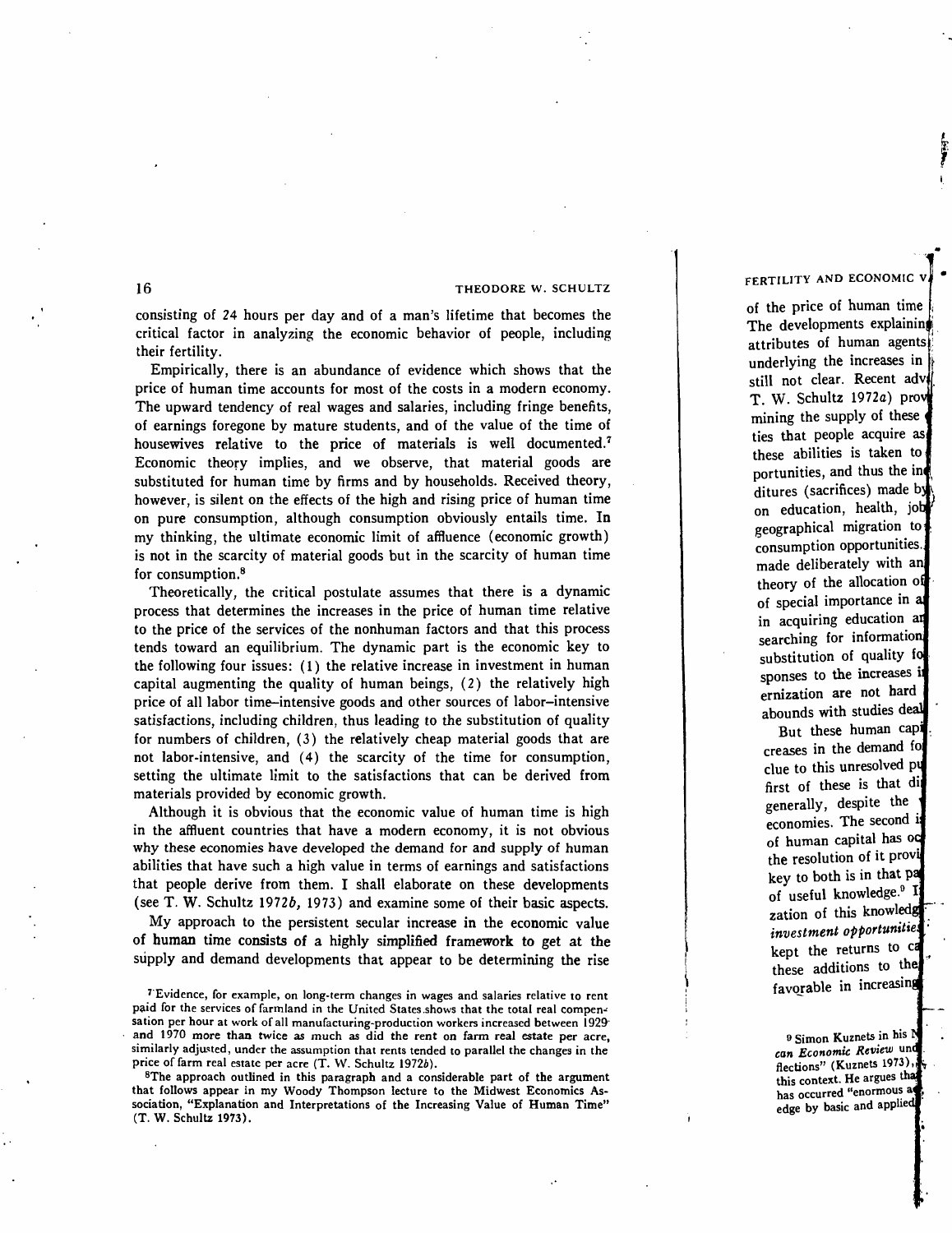of the price of human time in the context of the modernizing processes. The developments explaining the increases in the supply of the quality attributes of human agents are fairly clear, whereas the developments underlying the increases in the demand for these quality attributes are still not clear. Recent advances in economic analysis (summarized in T. W. Schultz 1972a) provide the major parts of the theory for determining the supply of these quality attributes. They treat the useful abilities that people acquire as forms of human capital. The investment in these abilities is taken to be in response to favorable investment opportunities, and thus the increases in the supply depend on current expenditures (sacrifices) made by individuals, by families, and by public bodies on education, health, job training, the search for information, and geographical migration to take advantage of better jobs or of better consumption opportunities. These expenditures (sacrifices) are presumably made deliberately with an eye to future satisfactions and earnings. The theory of the allocation of time and the household production model are of special importance in analyzing the incentives and responses of people in acquiring education and job training, in enhancing their health, in searching for information, and in altering their fertility, including the substitution of quality for numbers of children. Thus, these supply responses to the increases in the economic incentives associated with modernization are not hard to comprehend. The human capital literature abounds with studies dealing with aspects of these supply responses.

But these human capital studies have not explained the secular increases in the demand for these quality attributes of human agents. The clue to this unresolved puzzle is concealed in two basic factual issues. The first of these is that diminishing returns to capital have not occurred generally, despite the vast accumulation of capital in the advanced economies. The second is the relatively high rate at which the formation of human capital has occurred. Of the two, the first is fundamental, and the resolution of it provides a solution for the second. In my thinking, the key to both is in that part of the economic process that increases the stock of useful knowledge.9 It is the acquisition, adoption, and efficient utilization of this knowledge that have provided the decisive new sources of investment opportunities that have maintained the growth process and have kept the returns to capital from diminishing over time. Furthermore, these additions to the stock of knowledge have been relatively more favorable in increasing the investment opportunities in the quality at-

<sup>&</sup>lt;sup>9</sup> Simon Kuznets in his Nobel Prize lecture, which appeared in the June 1973 American Economic Review under the title "Modern Economic Growth: Findings and Reflections" (Kuznets 1973), also attributes a major role to the additions in knowledge in this context. He argues that the last two centuries have been periods during which there has occurred "enormous accumulation in the contribution to the stock of useful knowledge by basic and applied research" (p. 251).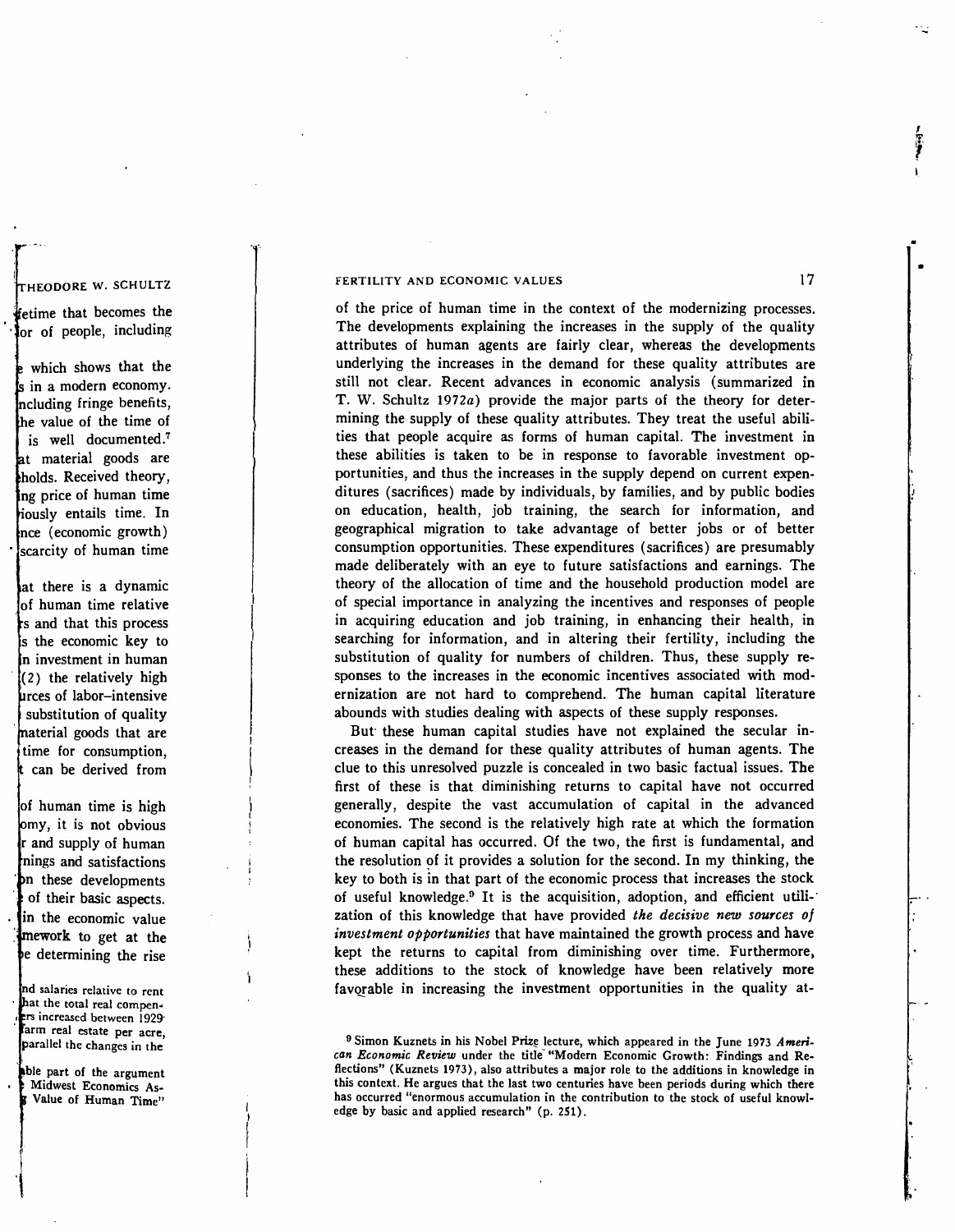tributes of human agents than in the quality components of material agents of production. The investment incentives that are revealed by the inequalities in these investment opportunities, as they occur over time, are the mainspring in this process.

In an all-inclusive view of these investment opportunities, the knowledge-producing sector must also be included. It is not a trivial sector in modern countries, nor is it exogenous. Research is an organized activity that requires specific, expensive, scarce resources. Although research is costly, recent studies, most of them devoted to analyzing the rates of return to investment in organized agricultural research, show very high social rates of return.

With respect to this investment process, economists could have been spared much aimless wandering had they perceived the implications of the concept of capital as Marshall sketched it for us. His predecessors had formulated the concept of the "state of the productive arts," and they then proceeded to develop the core of economic theory under the assumption that these arts remained constant. It was an ingenious simplification, and their theory was in general relevant to a wide array of problems of their day. But industrialization undermined this simplifying assumption, and Marshall saw it clearly and cogently. In his treatment of the agents of production, he extended the concept of labor to include work with our hands and our heads. It should be noted with care that his concept of capital "consists in great part of knowledge and organization; and of this some part is private property and the other part is not. Knowledge is our most powerful engine of production. . . . Organization aids knowledge. . . . The distinction between public and private property in knowledge and organization is of great and growing importance: in some respects of more importance than that between public and private property in material things."<sup>10</sup> In not seeing the implications of Marshall's remarkable insights, economists have wandered for years in the wilderness of capital confined to material goods.

Thus, in a nutshell, the persistent increase in the demand for the highquality services of human agents is a function of the additions to the stock of useful knowledge.11 The complexities of the additions to this knowledge have been much greater in recent, modern economic growth than during early, relatively simple industrialization. The rate at which the stock of useful knowledge has increased has also been higher than the rate at which it grew during the early stages of modernization.

This approach has broad integrative power in that it provides a unifying

<sup>10</sup> Marshall (1930, bk. 4, chap. I, pp. 138—39); the italics are mine.

<sup>11</sup> The argument in support of this summary statement appears in previous works (T. W. Schultz 1972b, 1973). It is anticipated in chaps. 1 and 2 in my Investment in Human Capital: The Role of Education and Research (1971). Chapter 12 treats the "Allocation of Resources to Research."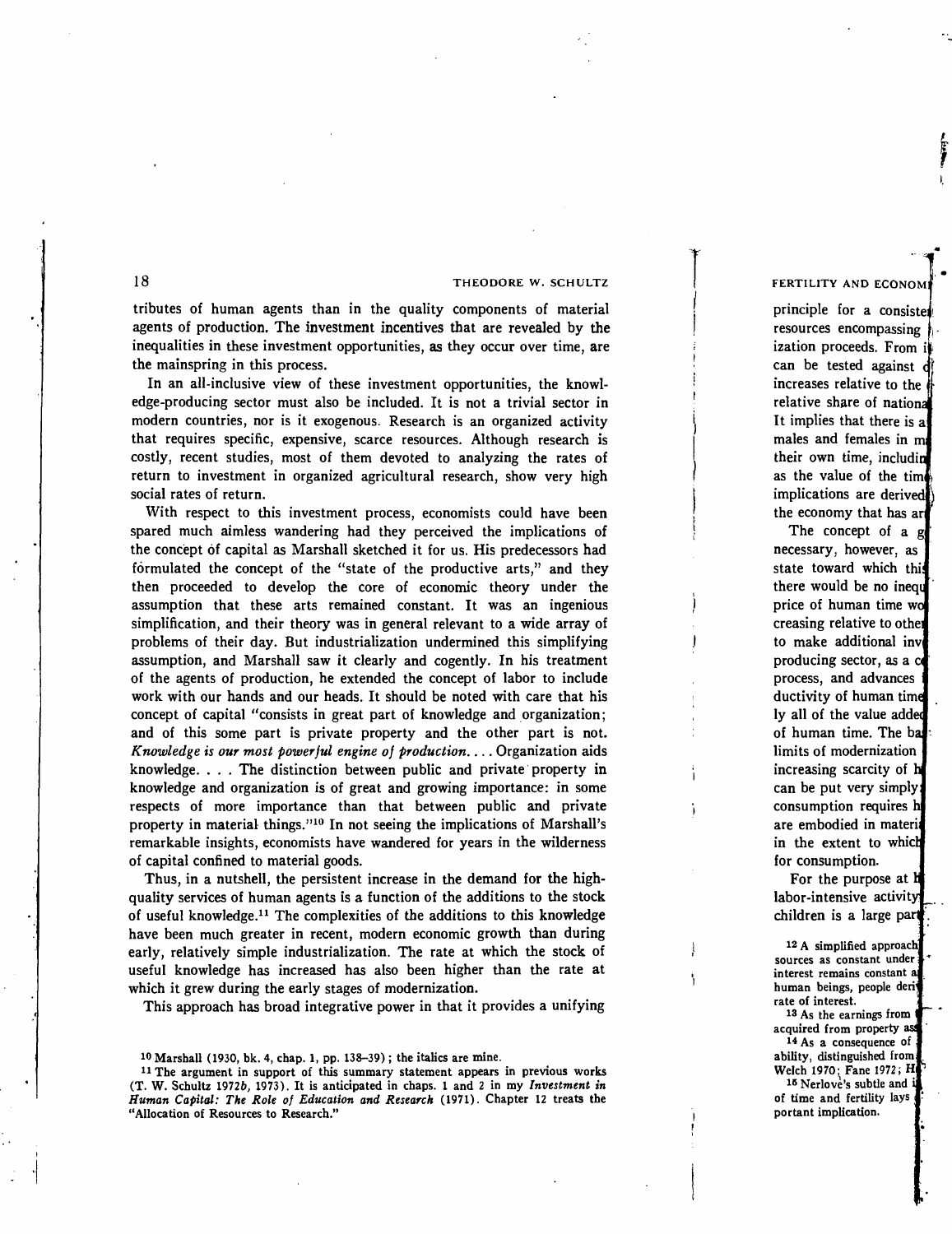principle for a consistent explanation of the allocation of investment resources encompassing both human and nonhuman capital as modernization proceeds. From it we derive important empirical implications that can be tested against data. It implies that the value of human time increases relative to the cost of investment resources.<sup>12</sup> It implies that the relative share of national income accruing to labor increases over time.13 It implies that there is a special premium for the allocative ability of both males and females in managing firms'4 and households and in allocating their own time, including investments in themselves. It also implies that as the value of the time of mothers increases, fertility declines.15 These implications are derived from the dynamic process, not from a model of the economy that has arrived at a general equilibrium.

The concept of a general economic equilibrium in this context is necessary, however, as an analytical guide. It is an assumed economic state toward which this modernization process tends. Given this state, there would be no inequalities among investment opportunities. The high price of human time would be stable in the sense that it is no longer increasing relative to other factor service prices. There would be no incentive to make additional investments in human capital or in the knowledgeproducing sector, as a consequence of the completion of the modernization process, and advances in knowledge would no longer augment the productivity of human time within firms and households; presumably, virtually all of the value added in production would be contributed by the input of human time. The basic economic constraint that determines the upper limits of modernization (economic growth) in this equilibrium model is the increasing scarcity of human time for consumption. The underlying logic can be put very simply: modernization increases the consumption stream; consumption requires human time; advances in knowledge, whether they are embodied in material capital or in human capital, are severely limited in the extent to which they can alleviate the scarcity of human time for consumption.

For the purpose at hand, the bearing and rearing of children is a very labor-intensive activity; the satisfactions that parents derive from their children is a large part of their "standard of living," and the process of

<sup>12</sup> A simplified approach to this implication is to treat the cost of investment re-<br>sources as constant under the assumptions that the "normal" long-term real rate of interest remains constant and that, from an increasing amount of capital embodied in human beings, people derive earnings and satisfactions commensurate with the going rate of interest.

<sup>13</sup> As the earnings from the increasing stock of human capital rise relative to income acquired from property assets.

ability, distinguished from the ability of people to do useful work, is substantial (see<br>Welch 1970; Fane 1972; Huffman 1972; Khaldi 1972).<br><sup>15</sup> Nerlove's subtle and incisive treatment of the interactions between the high  $14$  As a consequence of the dynamics of the economy, the premium for allocative ability, distinguished from the ability of people to do useful work, is substantial (see

portant implication.

 $\cdot$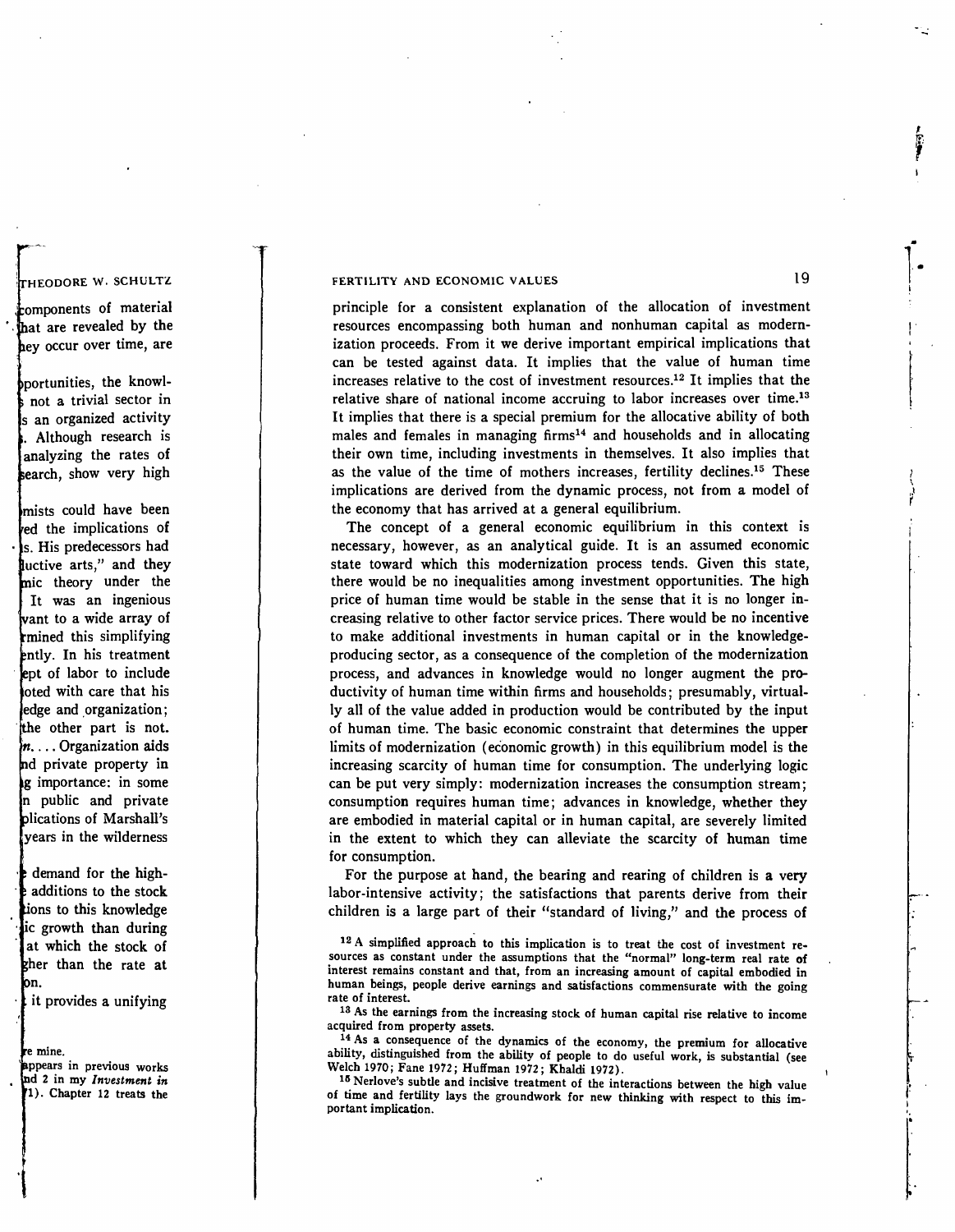enjoying these satisfactions requires much time, the economic value of which, in this context, is very high.

## B.

Turning to fertility behavior in the low-income countries, the household model as it now stands has not been developed to treat the particular classes of circumstances that constrain the household in these countries. These are countries in which illiteracy abounds, human time is cheap, and the income opportunities that women have outside the home are mainly not jobs in the labor market. Furthermore, infant mortality is high, life expectancy at birth is low, debilitation during the adult years is substantial for reasons of inadequate nutrition and endemic diseases, and the availability of modern contraceptive techniques, including information about them, is, in general, wanting. These classes of circumstances are not as yet at home in the household model.

The difficulty here is not that economic theory is pointless in explaining fertility behavior in the low-income countries. On the contrary, in principle basic economic thinking is fully as applicable to the poor as it is to the rich countries. As a case in point, I have long argued (T. W. Schultz 1964) that the theory of the firm is analytically as powerful in the allocation of resources of poor, small, illiterate farmers in the less-developed countries as it is in determining the allocative efficiency of farmers, say, in Iowa. The usefulness of this theory is now widely recognized because of many recent successful applications. The same argument holds for a fully developed theory of the household. As yet, however, the part of this theory that has been applied to the United States, Israel, and Japan is a special and narrow part of what I envisage as a general theory of the household. Once the additional parts of this theory have been formulated, its usefulness in analyzing household activities in low-income countries will not be in doubt, assuming that it is also extended to treat the effects of economy-wide dynamic development.

• Households in low-income countries perform, in fact, a substantially larger economic role than they do in high-income countries. The value of home production is not only large relative to the total family income, it is also produced predominantly by family labor and only in small part by purchased inputs, because in low-income countries the purchased material goods that households can acquire are very high in price relative to the economic value of the time of members of the household. With regard to the costs of children, children are labor-intensive during their infancy regardless of the country's level of income. In low-income countries, however, the mother's time is cheap in a context where health services, nutrition, and education for the children are dear. The satisfactions and producer services that parents derive from their children are in large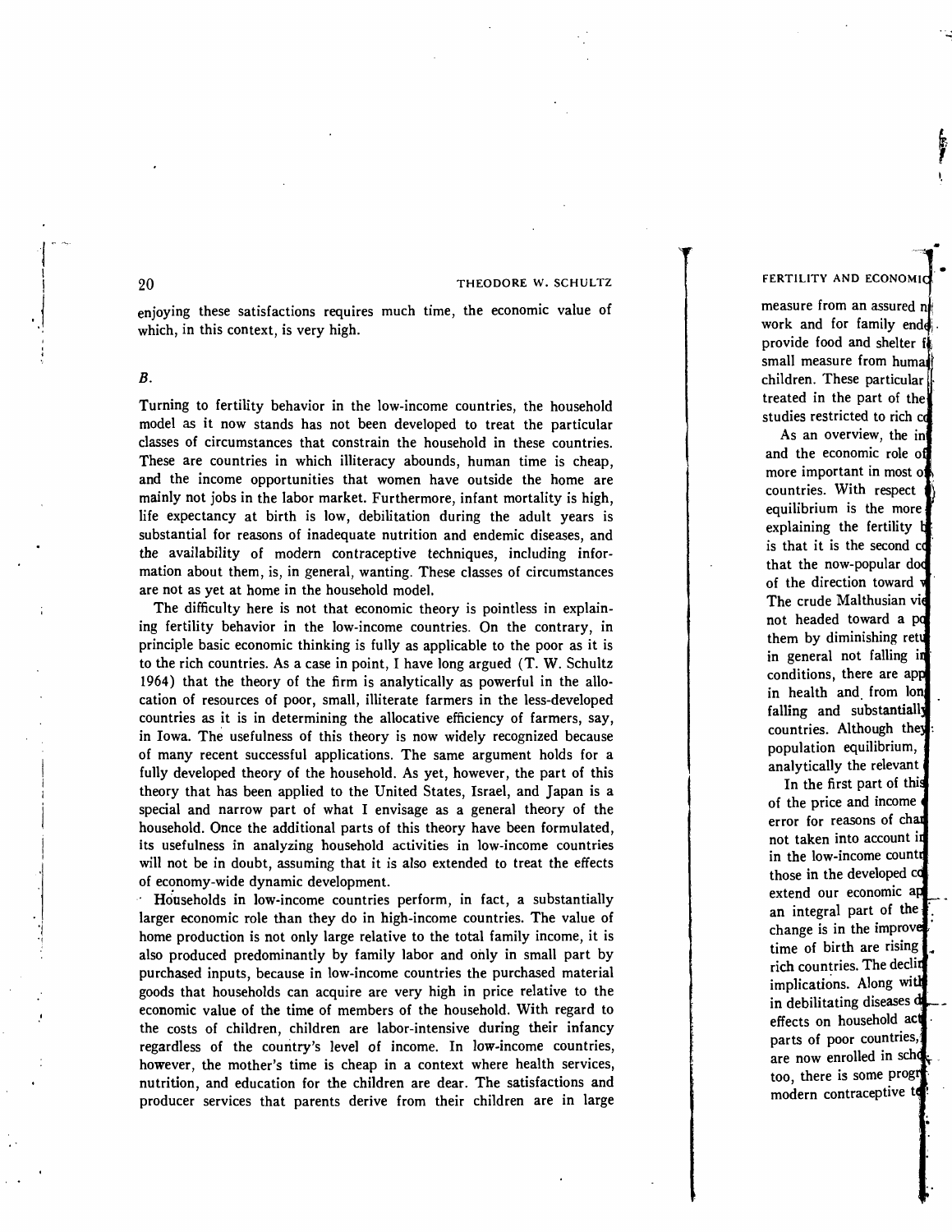### FERTILITY AND ECONOMIC VALUES 21

measure from an assured number of children to provide help for household work and for family endeavors consisting mostly of farm work and to provide food and shelter for the parents during their old age and only in small measure from human capital that enhances the acquired quality of children. These particular economic constraints on the household are not treated in the part of the theory that has been applied in these fertility studies restricted to rich countries.

As an overview, the interactions between the changes in the economy and the economic role of the household including fertility are probably more important in most of these developing countries than in the advanced countries. With respect to which of the two concepts of a population equilibrium is the more relevant in guiding our economic thinking in explaining the fertility behavior in the low-income countries, my view is that it is the second concept. My reason for opting for this concept is that the now-popular doomsday literature is not a valid characterization of the direction toward which the economy of such countries is moving. The crude Malthusian view of fertility does not apply; these countries are not headed toward a population equilibrium that is being imposed on them by diminishing returns from natural resources. Per capita income is in general not falling in these countries. Measured in terms of living conditions, there are appreciable gains, as is evident from improvements in health and from longer life expectancy. Moreover, birth rates are falling and substantially so in an increasing number of low-income countries. Although they are far from arriving at the second type of population equilibrium, they are moving toward it, and it is therefore analytically the relevant concept.

In the first part of this paper I expressed my concern that our estimates of the price and income effects on fertility may be subject to considerable error for reasons of changes in the economy over time, changes that are not taken into account in these studies. The changes that are taking place in the low-income countries appear to me to be even more important than those in the developed countries, and if this is true, it will be imperative to extend our economic approaches in ways that will make these changes an integral part of the theory and its application. The most pervasive change is in the improvement of health. Estimates of life expectancy from time of birth are rising at a high rate relative to the further rise in the rich countries. The decline in infant mortality must have important fertility implications. Along with somewhat better nutrition, the marked decline in debilitating diseases during adulthood must have some price and income effects on household activities, including fertility. The fact that in some parts of poor countries, in the Punjab of India, for example, many girls are now enrolled in schools is an important change in this context. Then, too, there is some progress in increasing the supply of information about modern contraceptive techniques and in subsidizing the supply of contra-

 $\epsilon^{\mu}$